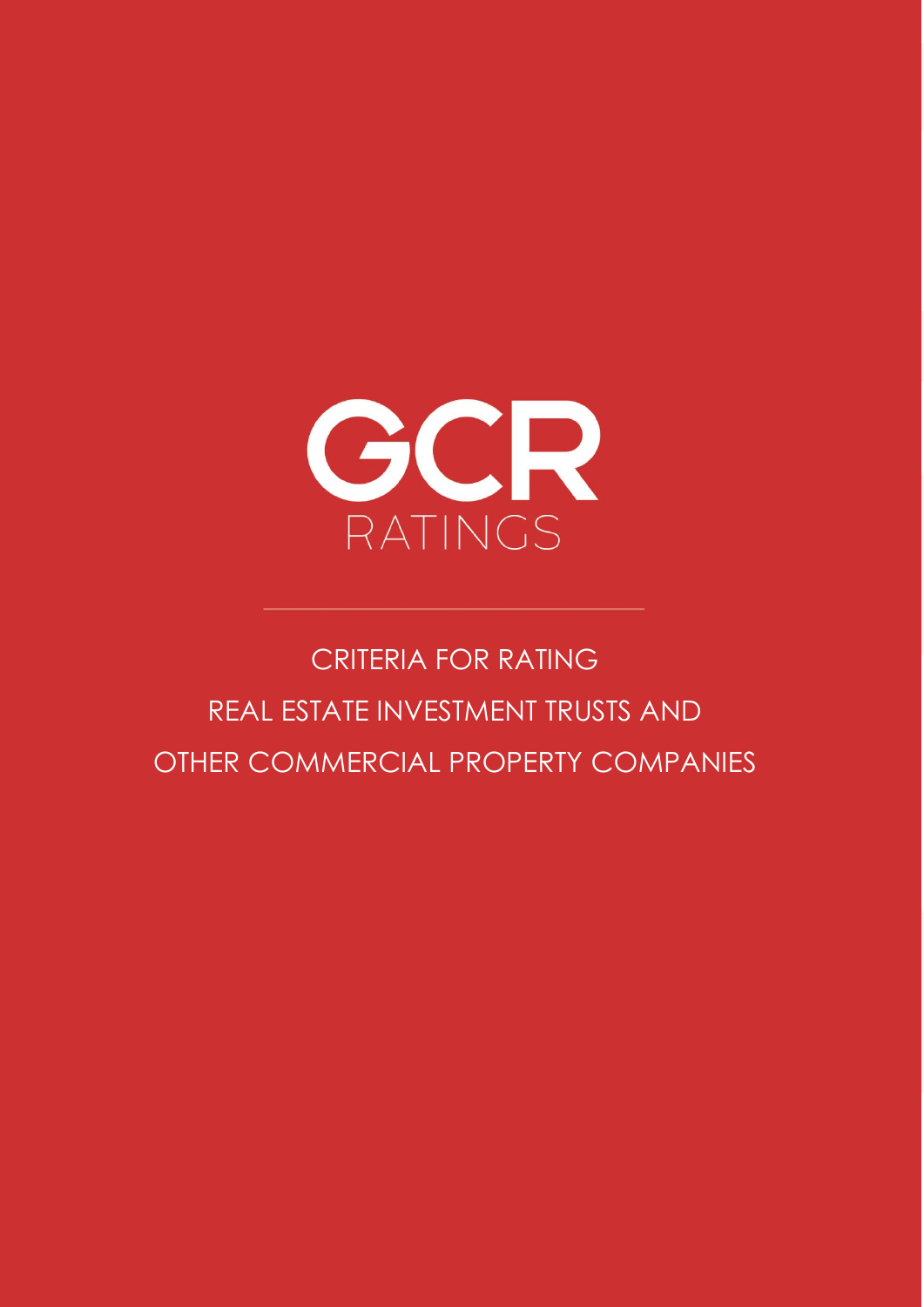## Table of Contents

<span id="page-1-0"></span>

| <b>Scope of the Criteria</b>                                        |  | 3              |
|---------------------------------------------------------------------|--|----------------|
| <b>Summary of the Criteria Changes</b>                              |  | 3              |
| An Overview of the Ratings Framework                                |  | 4              |
| Component 1: Operating Environment                                  |  | 5              |
| Component 1, Factor A: Country Risk Score                           |  | 5              |
| Component 1, Factor B: Corporate Sector Risk Score                  |  | 5              |
| Component 1, Factor B1: Cyclicality                                 |  | 5              |
| Component 1, Factor B2: Ease of doing business                      |  | 6              |
| Component 1, Factor B3: Industry dynamics                           |  | 6              |
| <b>Component 2: Business profile</b>                                |  | $\overline{7}$ |
| Component 2, Factor A: Portfolio quality                            |  | $\overline{7}$ |
| Component 2, Factor A1: Portfolio composition                       |  | 8              |
| Component 2, Factor A2: Portfolio performance                       |  | 11             |
| <b>Component 2, Factor B: Management &amp; Governance</b>           |  | 12             |
| <b>Component 3: Financial Profile</b>                               |  | 13             |
| <b>Component 3, Factor A: Leverage and Capital Structure</b>        |  | 13             |
| Component 3, Factor B: Liquidity                                    |  | 16             |
| <b>Risk Score Component 4: Comparative profile</b>                  |  | 19             |
| Component 4, Factor A: Group Support                                |  | 19             |
| Component 4, Factor B: Government Support                           |  | 19             |
| Component 4, Factors A & B: External Support for a Corporate Entity |  | 19             |
| Component 4, Factor C: Peer analysis                                |  | 19             |
| <b>Final Rating Adjustment Factors</b>                              |  | 20             |
| Rating Adjustment Factor 1: FSC Specific Structural Factors         |  | 20             |
| Rating Adjustment Factors 2: Issue Rating(s)                        |  | 21             |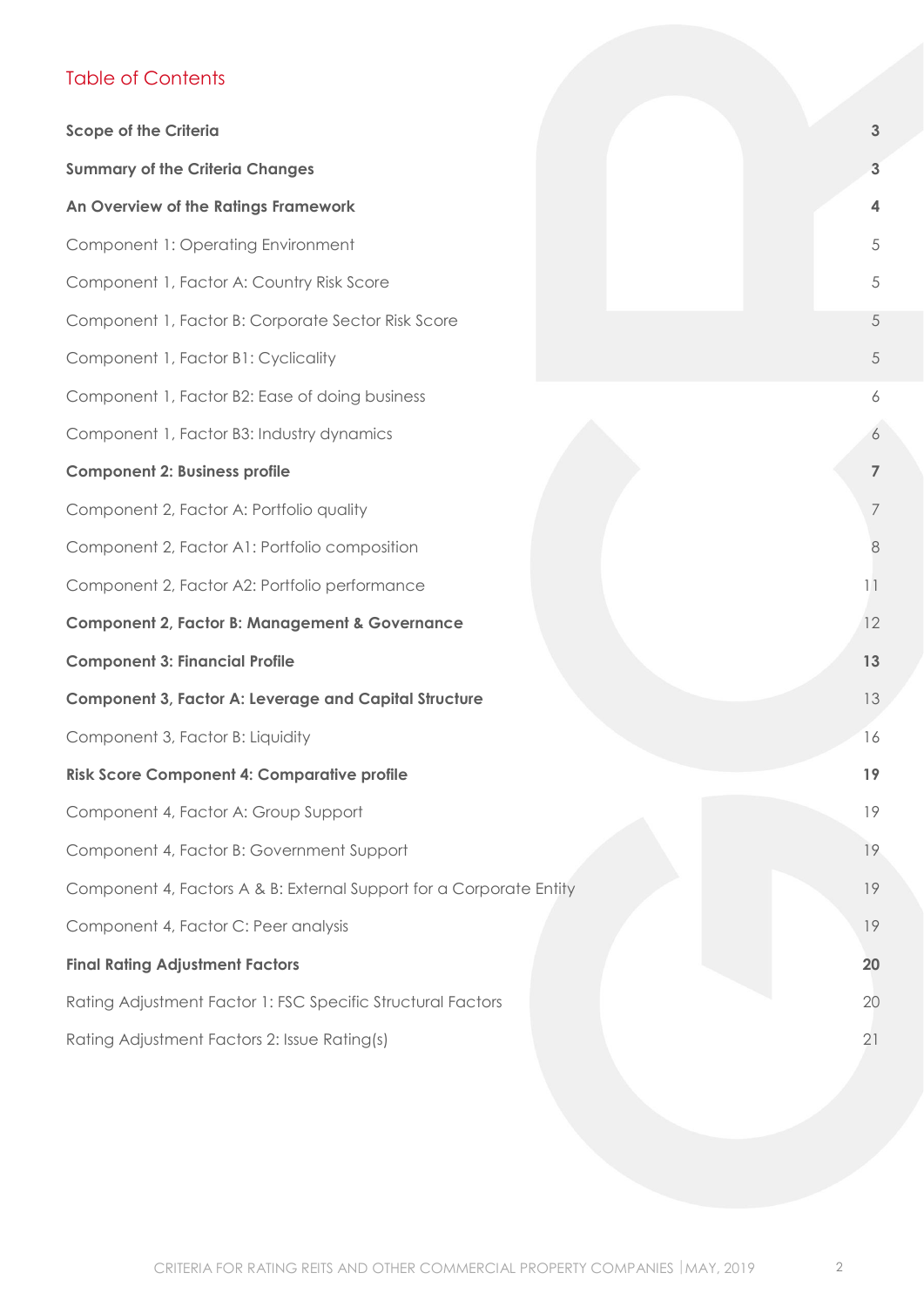### **Scope of the Criteria**

1. The *Criteria for Rating Real Estate Investment Trusts and Other Commercial Property Companies* ('Property Criteria'), is intended to illustrate the broad rating guidelines that GCR follows when according a rating to a commercial property company or property funds. GCR defines commercial property companies as those companies that derive a substantial majority of their earnings from rental income, or other forms of recurring income that is ultimately sourced from rental income, such as dividends from other commercial property investments or mortgage related lending. This definition accommodates the varied legal structures evidenced by property funds including, Real Estate Investment Trusts (REITs), corporate real estate operating companies, and commercial property funds (collectively referred to as property funds). Property development companies, where the majority of income derives from the sale of properties fall under the general Criteria for Rating Corporate Entities, but the property component analysis may draw substantially from the principles discussed in this methodology.

### <span id="page-2-0"></span>Summary of the Criteria Changes

- 2. This Property Criteria remains rooted in the fundamentals used in the last criteria titled *'Global Criteria for Rating Real Estate Investment Trusts and Other Commercial Property Companies, updated February 2018'*.
- 3. In this respect, the GCR Ratings Framework continues to evaluate the susceptibility to default on senior unsecured obligations (primarily borrowings). There is little change to the metrics and credit factor highlighted in the previous criteria, which remain critical to constructing GCR's property fund credit opinion.
- 4. However, in order to improve the comparability and transparency of the ratings, GCR has adopted a framework (see page [4\)](#page-3-1) detailing the relative strengths and weaknesses of each rated entity. Each 'framework component' is scored to accumulate to a final risk score, which is then translated into GCR international and GCR national ratings. GCR has also framed the ratings of an entity more thoroughly in its operating environment, by rooting the analysis in the country risk and sectoral factors it faces. Lastly, GCR has moved to a slightly more ratio-based analysis for the property portfolio and leverage assessments. However, like previous versions of the Criteria, quantitative assessments are largely interpreted using qualitative factors.
- 5. As commercial property companies essentially comprise a niche sector within the general corporate environment, GCR draws heavily upon the *Criteria for Rating Corporate Entities, May 2019* ('Corporate Criteria') to guide the property criteria in areas of convergence. Where the reader may benefit by making reference to the corporate criteria, this is clearly indicated, as well as the potential justifications for disparity. The main differentiation is that greater weighting has been given to portfolio quality for property funds (which substitutes with the company profile factor), while earnings performance is not considered as a standalone component.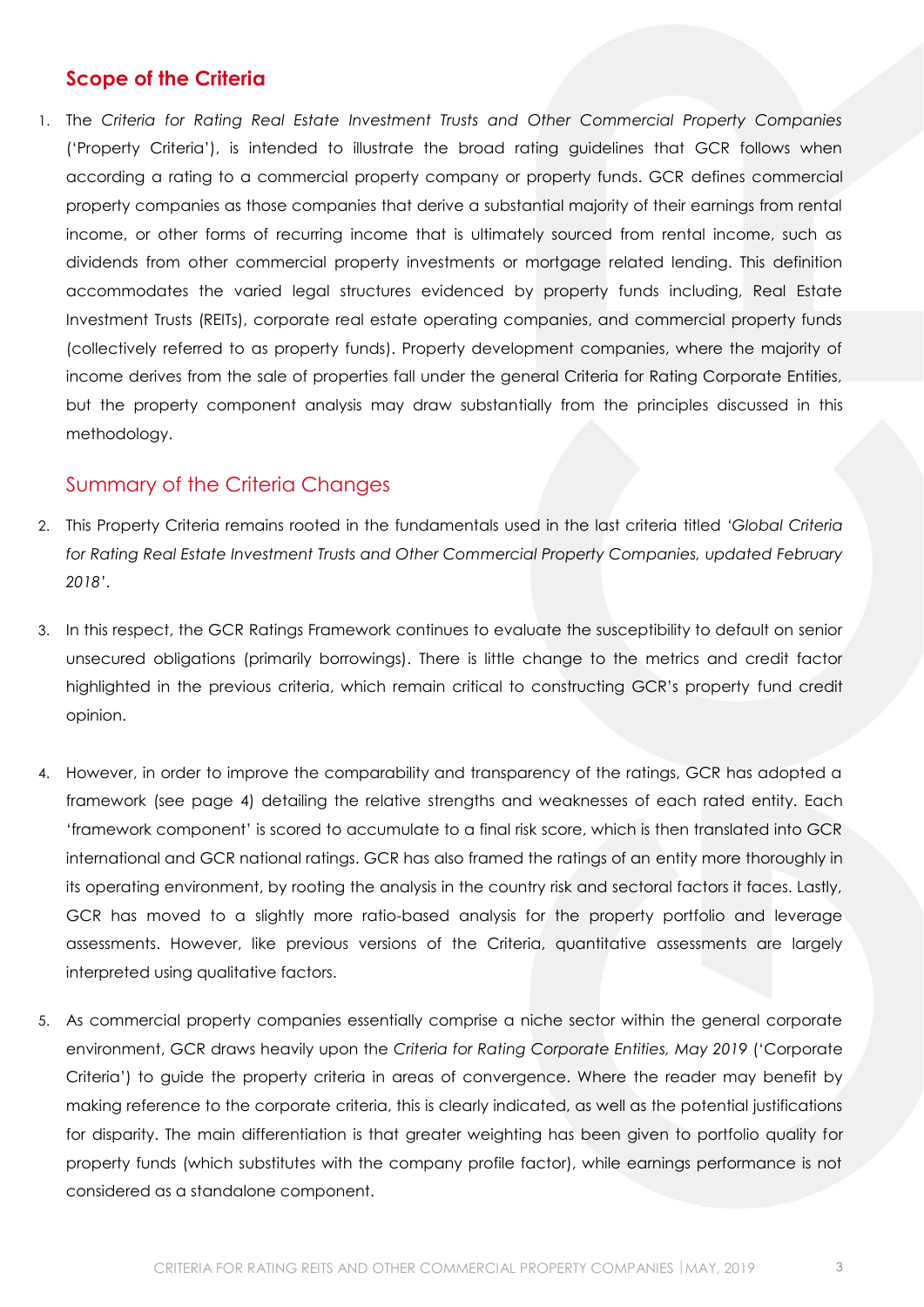- 6. The new criteria elements include a group rating criteria, the management and governance criteria, country risk and sector risk criteria, all of which have application across GCR's Issuer and Issue credit ratings.
- 7. The revised framework also lays out a more detailed foundation for rating debt instruments (see [Rating](#page-20-0)  [Adjustment Factors 2: Issue Rating\(s\)](#page-20-0) on page [21\)](#page-20-0). Senior unsecured obligations are typically rated in line with the Issuer rating, unless there are some statutory or regulatory peculiarities. Subordinated and hybrid debt is notched down from the Issuer rating, including or excluding external support, depending on the various contractual or statutory factors detailed within the notes. Secured debt ratings are conducted under the *Global Summary Structurally Enhanced Corporate Bonds Rating Criteria, updated 2018*.

### <span id="page-3-0"></span>**An Overview of the Ratings Framework**

- 8. In order to improve the comparability and transparency of the ratings, GCR has adopted a framework (see below) with publicly available scoring for the major rating components. The goal is to provide stakeholders (issuer, investor, regulator, counterparty etc.) with a view of each of the major rating drivers and ultimately what factors may change the ratings in the future.
- 9. GCR has adopted four major rating components (operating environment, business profile, financial profile and comparative profile), which are all broken down into two or three major factors, with a positive or negative score assigned to each. The accumulation of the scores determines the GCR Risk Score, which is translated using the GCR Anchor Credit Evaluator and some final rating adjustment factors into issue(r) credit ratings.

<span id="page-3-1"></span>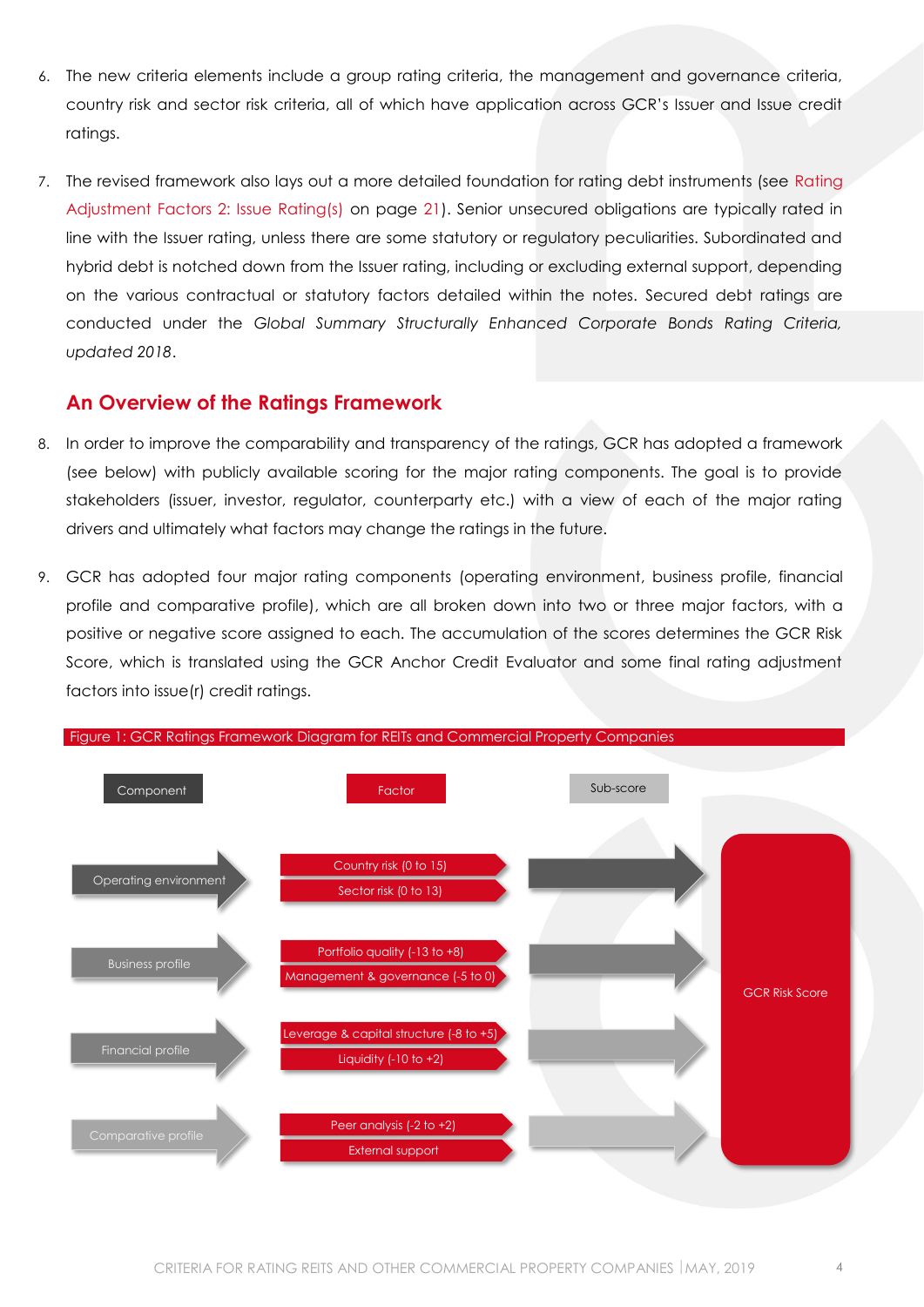### <span id="page-4-0"></span>**Component 1: Operating Environment**

10. The core of the rating framework is based on GCR's opinion that a property fund's operating environment frames its creditworthiness. As a result, the operating environment analysis contributes the largest component of the underlying risk score for the GCR rating methodology. Essentially, GCR combines elements of macro-economic and sectoral analysis, sometimes weighted across countries, to anchor the property fund to its current operating conditions.

11. Whilst the direct link to sovereign strengths and macro trends may not be as obvious for property companies as it is for financial institutions (for example), GCR is of the view that the wealth of households and the political/ business environment are *essential* considerations in respect of their creditworthiness. This is because studies demonstrate that the performance of most entities within a country is highly correlated with that country's GDP performance and other financial indicators. Furthermore corporate entities will still be exposed to factors such as the domestic credit environment, regulatory pressures, and the funding dynamics within a given geography.

### <span id="page-4-1"></span>Component 1, Factor A: Country Risk Score

12. Scored on a 1 (worst risk score) to 15 (best risk score) scale. GCR's score the weighted average of operating income or the asset base by geography, in line with the *'Country Risk Score'* methodology as highlighted in the '*Country Risk Criteria'.* Preference is given to the entities country of domicile or where the majority of its operations are undertaken. Typically another country must contribute over 30% of the weighted average operating income or asset base to be included in the blended country risk score. See the global Country Risk Criteria published [here.](http://gcrratings.com/criteria)

### <span id="page-4-2"></span>Component 1, Factor B: Corporate Sector Risk Score

13. It is GCR's opinion that the overall economic conditions within a particular industry will be one of the key drivers of financial performance for the individual entities. Being private entities, property companies are subject to the same systematic risks that impact broader corporate entities. Accordingly, the property criteria makes use of the same three step analysis for calculating the Sector Risk score, as detailed in the *Global Master Criteria for Rating Corporate Entities.* In brief, GCR considers the Property Sector Score in terms of 1) industry cyclicality 2) ease of doing business within a jurisdiction and 3) industry dynamics.

### <span id="page-4-3"></span>**Component 1, Factor B1: Cyclicality**

14. The cyclicality of an industry refers to the sensitivity of the industry's performance (or lack thereof) to broad economic factors (although cyclicality may also be a factor of sector specific trends). The cyclicality of an industry is considered to be an inherent operating condition, relatively consistent across the world and generally will not change (or will only change gradually over the long term). The property sector does evidence cyclicality, which is usually manifest in terms of movements in vacancy

### **Operating Environment**

**(0 TO 28: 28 BEST)**

#### **Factor A: Country Risk (0 to 15)**

- GDP Per Capita
- World Bank Governance Indicators
- WEF **Factor B: Sector Risk (0 to 13)**
	- **Cyclicality**
	- Ease of Doing Business
- Industry Dynamics

**(0 TO 13: 13 BEST)**

**(0 TO 13: 13 BEST)**

## **(1 to 4: 4 BEST)**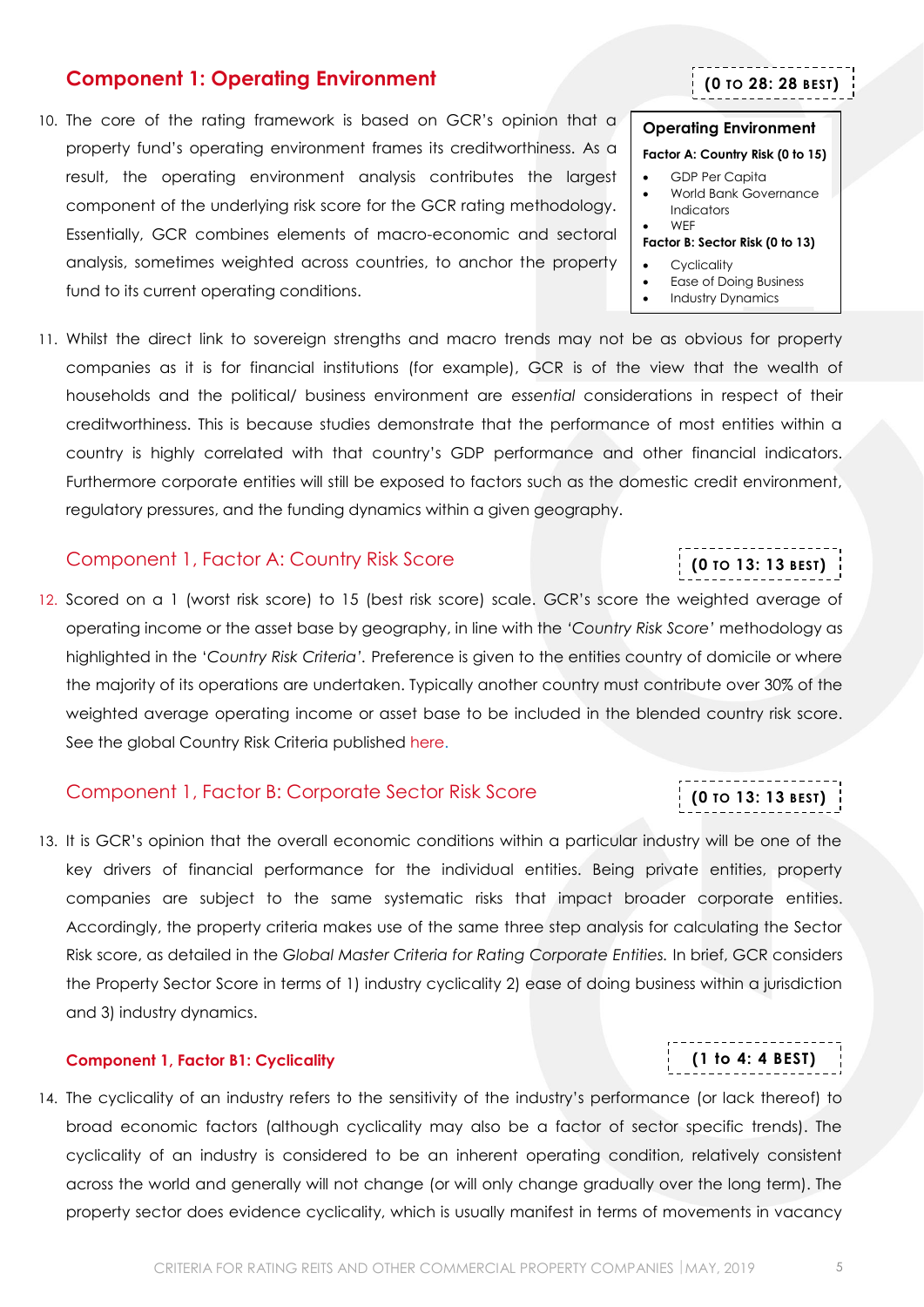levels, rental rates and valuations. Nevertheless, as much of the income is locked in through multi-year rental agreements, actual earnings adjust relatively slowly to changes in the environment. Thus, in GCR's experience earnings volatility for property funds tends to be below fairly low, even for poorly performing entities. This informs GCR's opinion that (notwithstanding some differences across property classes, which is captured as part of the portfolio quality assessment) property funds evidence below average cyclicality, translating into a cyclicality score of +3 (taken from the broader corporate cyclicality range of +1 to +4).

#### <span id="page-5-0"></span>**Component 1, Factor B2: Ease of doing business**

## **(-3 to 3: 3 BEST)**

15. GCR recognises that the risk related to an industry is highly dependent on the jurisdiction wherein the corporate is headquartered or conducts its operations. For property companies, jurisdiction considerations are particularly important as their income generating assets are literally fixed to the ground. GCR believes that property companies domiciled in countries, which are characterised by a stable operating environment, with strong capital markets and a legislative/ regulatory environment that is supportive of the private sector are typically more creditworthy than those operating in jurisdictions with large bureaucracies, weak financial markets and unpredictable legal systems, all else being equal. To measure the business environment, GCR utilises the Doing Business report, issued annually by the World Bank, which takes into account the above factors in ranking countries according to the strength of their business environment. High scores (of up to +3) will be dependent on a strong ranking in the Doing Business report, while poor rankings will receive negative scores (down to -3). The scoring may be modified by an assessment of the movement in ranking relative to previous years.

#### <span id="page-5-1"></span>**Component 1, Factor B3: Industry dynamics**

## **(1 TO 6: 6 BEST)**

16. In GCR's opinion, the credit ratings for most property companies will not deviate substantially from the average credit rating of similar companies in the same jurisdiction. Accordingly, it is critical to understand the property dynamics of the specific jurisdiction wherein the entity is domiciled/operates. These dynamics can fluctuate over a fairly short space of time and need to be monitored on an ongoing basis. To this end, GCR will periodically publish opinion pieces on property sector dynamics in key markets, which will be used in calculating the Sector Risk Score for the rated property companies. The opinion is influenced by both industry specific (barriers to entry, technology and disruption, and the profitability of the industry) and external characteristics (regulations, legislation and politics), which are considered together to arrive at an Industry Dynamics risk score of +1 and +6.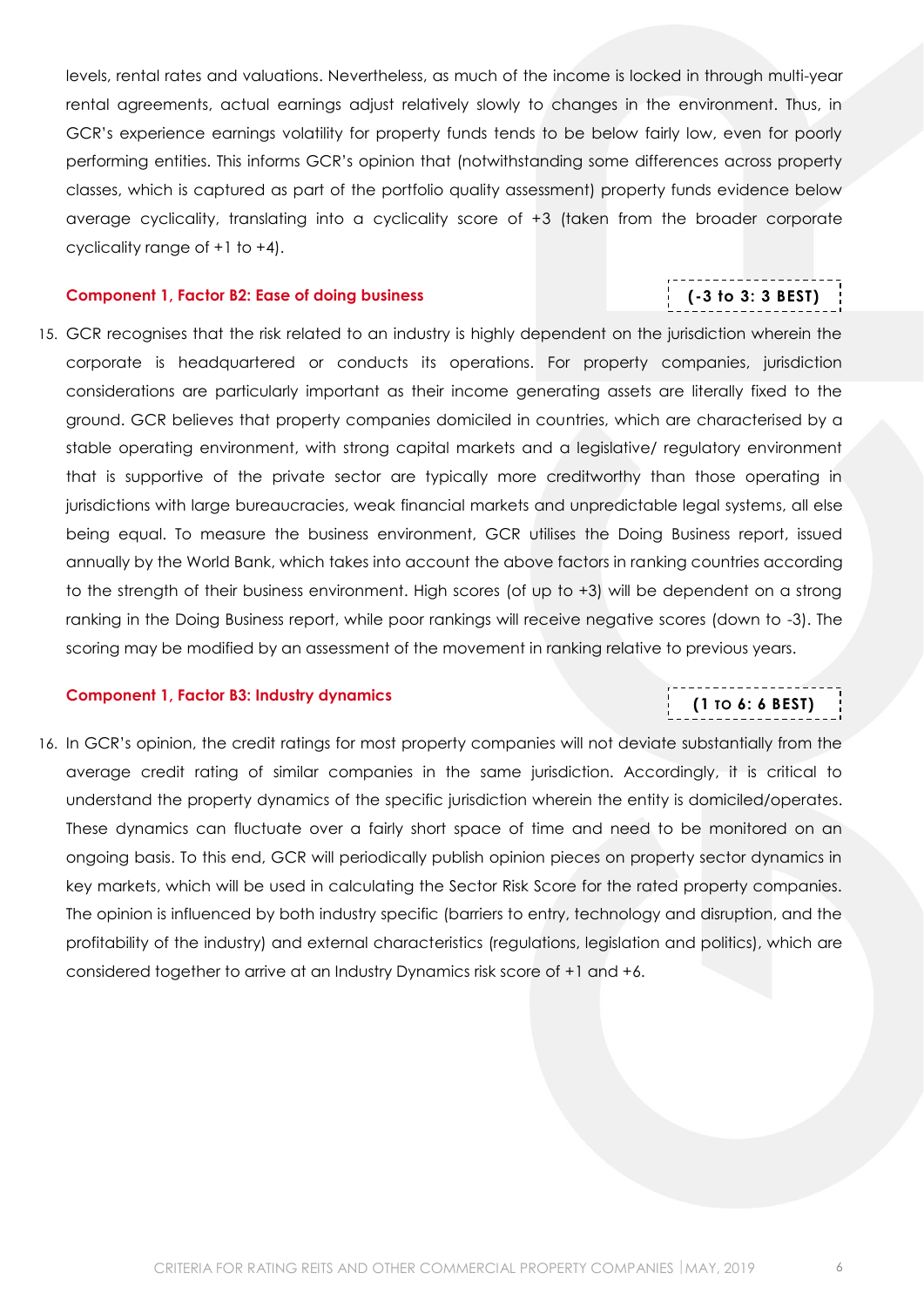### <span id="page-6-0"></span>**Component 2: Business profile**

### <span id="page-6-1"></span>Component 2, Factor A: Portfolio quality

17. In the property sector, the business profile factor is a reflection of portfolio quality assessment. This is because the property sector is so broad, with millions of private property owners, that no one player can be said to be dominant in the market (although strong positions can be achieved in specific subsectors in specific locations). Rather, it is the quality of the property portfolio that will have the greatest influence over how a property fund performs through the cycle. Property funds with stronger property fundamentals will generally have

greater pricing power in upcycles, while being better positioned to retain tenants through economic downturns. GCR thus considers overall portfolio quality to be a more relevant predictor of a property fund's risk and the differentiating factor between competing funds. As a consequence, the Business profile assessment has been given a higher weighting by expanding the potential scoring scale from 'very weak' (-7) to 'very strong' (+7). The Earnings Performance component (as utilised in the assessment for corporate entities) in the Financial Performance sector has been removed as it is encapsulated by portfolio composition and portfolio composition.

18. The portfolio quality assessment factor is based on an analysis of a number of sub-factors meant to ascertain the robustness of a fund's property portfolio. The assessment is broadly split into two categories, being portfolio composition and portfolio performance, under which the sub-factors are allocated. GCR recognises that there is a strong correlation between the two categories in that property portfolios evidencing advantageous characteristics tend to report above average performance. Nevertheless, differentiation does allow one greater ability to pinpoint the problematic factors in instances where this relationship may not be linear. For example, during market slumps particular high-quality asset classes can be adversely impacted or conversely some funds specialise in lower quality assets and are able to extract above average returns despite the disadvantages. To this end, while quantitative metrics form the basis for GCR's credit risk score for both the quality and performance of a property portfolio, the score may be adjusted for subjective factors that take into account each entities' particular strategy.

### **(-13 TO 8: 8 BEST)**

### **Portfolio quality**

#### **Factor A: Portfolio composition (-5 to 5)**

- Size
- Diversification
- Sectoral preference
- Development pipeline

#### **Factor B: Portfolio performance (-8 to 3)**

- Vacancy rates
- Rental rates
- Tenant quality
- Lease maturity
- Property expense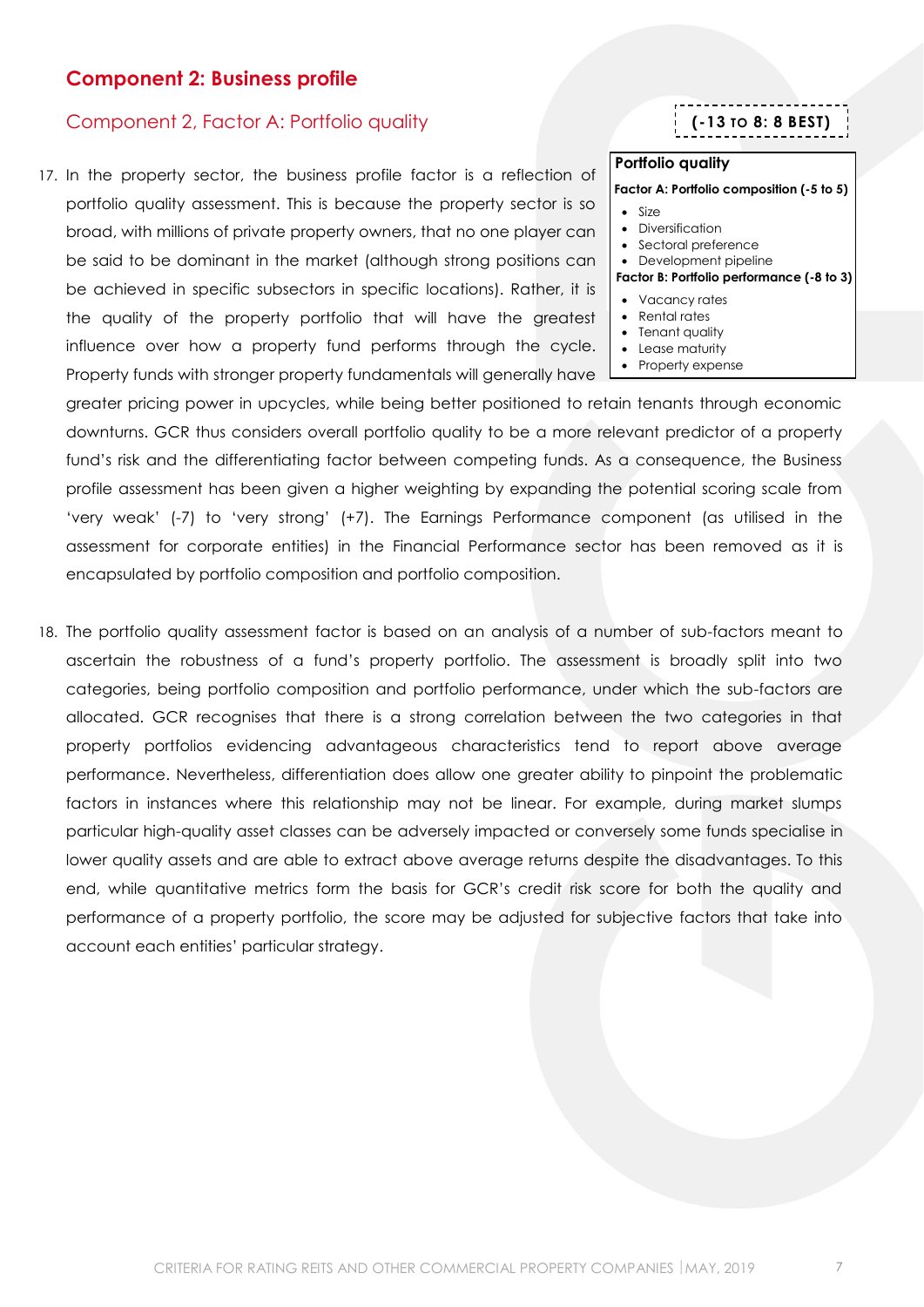#### <span id="page-7-0"></span>**Component 2, Factor A1: Portfolio composition**

### **(-5 TO 5: 5 BEST)**

#### 19. The assessment of portfolio composition primarily focusses on those sub-factors

that will reduce an entities operating risk, and as a corollary on factors that could be assumed to support robust long-term income growth. GCR aggregates the risk scores suggested from the quantitative assessment of each sub factor to determine an average risk score for the sub factor between 'very weak' (-4) and 'very strong' (+4).

#### 20. *Key sub-factors include:*

- 21. **Size**: GCR views larger funds, as measured by the gross value of investment assets, to be less risky. Scale allows for a fund to entrench its relationships across all market participants (developers, brokers, tenants) to become a preferred partner/investor. Larger funds are also better positioned to absorb shocks to specific assets/sectors exposures than smaller funds, as well as benefitting from the greater financial flexibility and more potential funding options that derive from a larger asset base. To be accorded the highest score for the size component, the value of a fund's assets must be in excess of USD20bn, comparable to some of the larger global REITs. However, in practice most REITs, particularly in emerging markets, are much smaller and GCR thus allows for greater risk scoring differentiation at lower portfolio values.
- 22. **Diversification**: GCR considers funds that are more diversified to be less risky as there is a lower correlation between the performances of individual properties. Diversification is measured both by geography and by property class, as well as the concentration towards individual properties. To receive positive risk scores for geographic diversification, property funds should evidence a spread of assets across at least three major cities or regions, with some asset and income diversification away from the core jurisdiction of operations. GCR also considers diversification by property class to be positive as each property class tends to exhibit varied correlations to the overall economic environment. Well diversified funds tend to exhibit strong positions in three or more property classes. There are many property funds who specialised in a particular property class or region. Such funds may be somewhat penalised for lack of diversification, but the assessment may be adjusted to account for the benefits of specialisation, if demonstrated through robust performance metrics.
- 23. GCR will only include geographies or sectors where the fund has a meaningful investment in the diversification consideration. The threshold for each geography/ sector has to be at least 10% to be considered material to the portfolio, but this may be adjusted in specific circumstances. GCR may also penalise funds for having too much diversification if the granularity of the portfolio leads to a disparate portfolio that is cumbersome and costly to manage.
- 24. A diversification assessment is also applied to income by analysing a property fund's exposure to particular tenants (even over multiple properties). This is most relevant to retail portfolios, where large retail chains will let space in multiple properties, but the analysis is applicable to all property classes. Where a very high concentration to a particular tenant is evidenced, the tenant quality assessment (as discussed on page [11\)](#page-10-1) becomes more critical in determining the risk to a fund.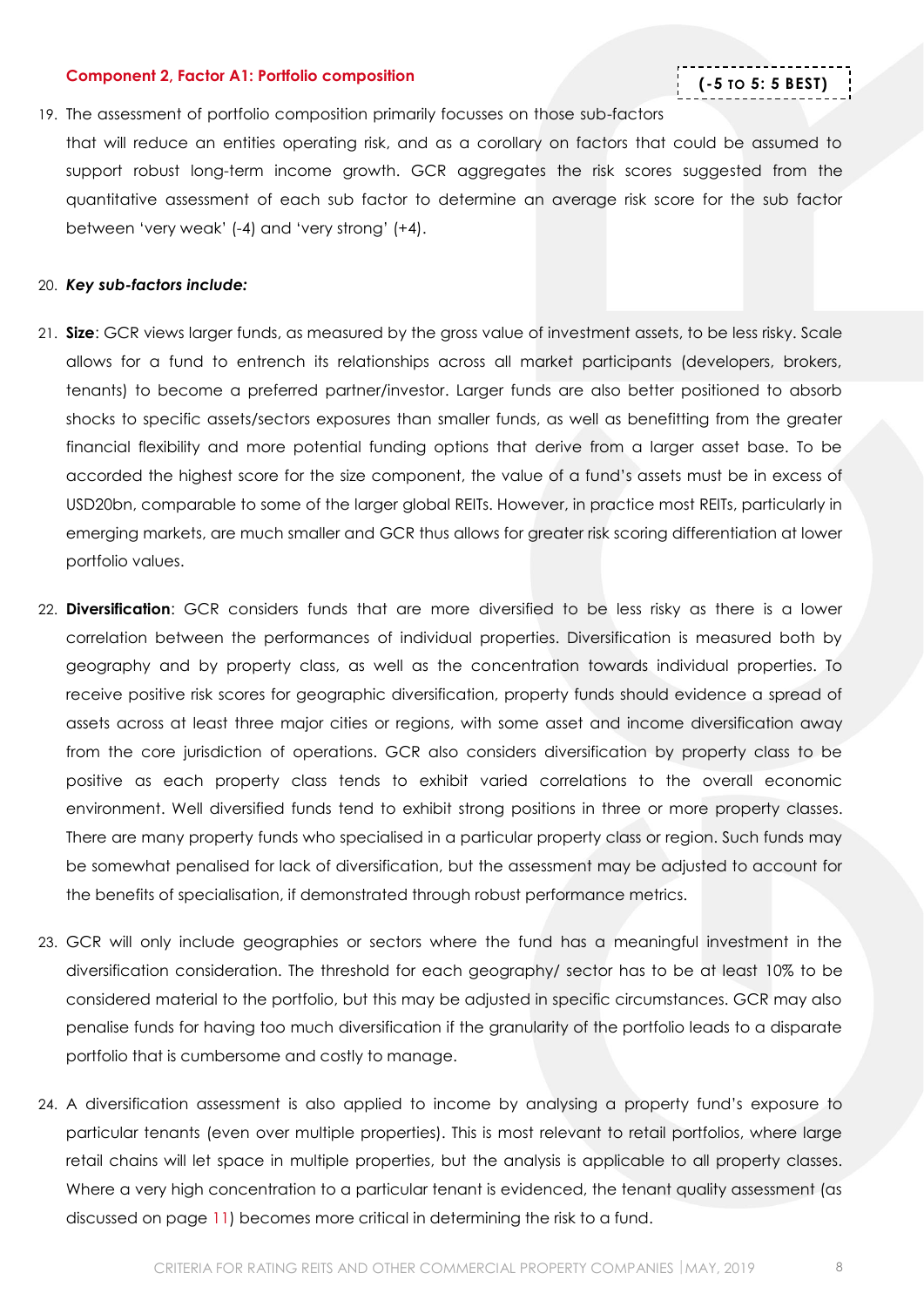- 25. Apart from the quantitative assessment, GCR may adjust the risk score based on some more subjective factors:
- 26. (**Positive/negative**) A fund has a strong position in key global gateway cities or cities that are undergoing particularly favorable economic growth, as well as in the most desirable nodes within those cities. Conversely, if the properties are located in cities/ nodes with weak fundamentals, or risk factors related to the city/country/region are considered to be very high, diversification benefits may be negated.
- 27. (**Positive/negative**) A fund's portfolio includes a number of marquee assets, and/or evidence other features that provide a tangible competitive advantage. Conversely the diversification benefits of poor quality properties may be discounted.
- 28. **Sectoral preference:** Historical trends have demonstrated that large retail properties tend to be the most stable through the cycle, while office and traditional industrial properties have been more volatile. GCR has thus adopted a relative ranking of property class creditworthiness, the least volatile being retail focused funds, followed by logistics related warehousing, office, residential and industrial. The ranking is based on long term trends and a higher risk score is assigned to sectors with lower assumed risk. The risk score attributable to each class is then modified by a factor that takes into account current dynamics in the sector. These modifications may be positive or negative. GCR's views for each property class will be disintermediated through the publication of periodic property industry opinions pieces. Some adjustment may also be made where a fund includes properties that are materially above or below the average quality of properties in the sector. A positive adjustment may also be made where a fund has demonstrated particularly strong capabilities in a property class.
- 29. **Development pipeline:** Successful development activity is critical for a property fund to sustain long term, asset value growth above the market average. However, by its nature, development activity entails numerous risks. Thus, while a moderate level of development activity is necessary, GCR views excessive development activity as increasing the risk profile and will make a downward adjustment to the risk score. In general, no negative score will be made where development activity accounts for less than 10% of the portfolio. At higher levels of development activity the extent of negative scoring will depend on other risk mitigating factors, such as whether the development is pre-let or pre-sold, whether it is greenfield or brownfield and the developer's track record of tenanting new developments. In exceptional cases, a small upward adjustment may be made where a fund has explicitly committed to following a very conservative investment approach.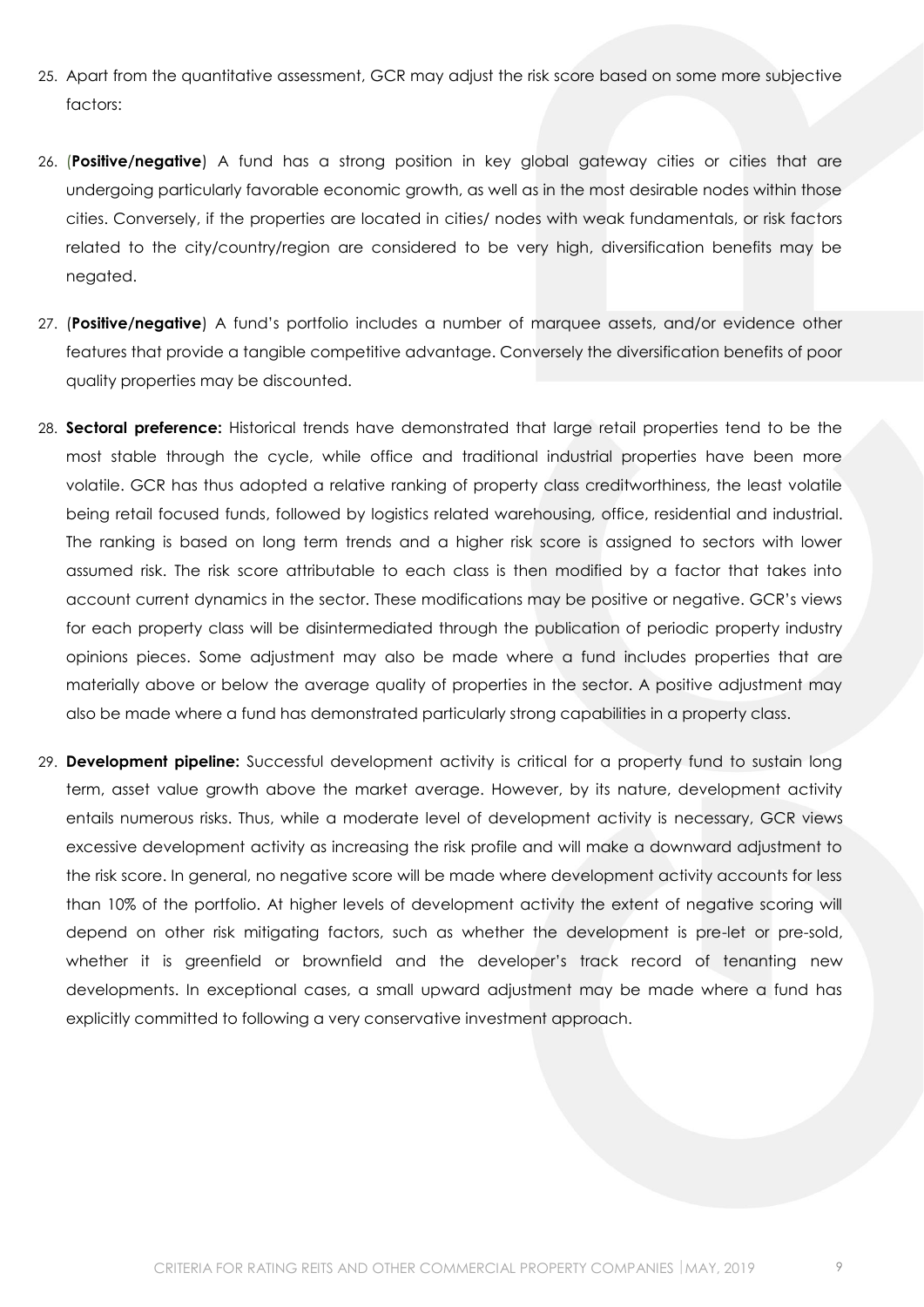| Table 1: Portfolio composition |              |                                                                                                                                                                                                                                                                                                                                                                                                                                                                                                                           |  |
|--------------------------------|--------------|---------------------------------------------------------------------------------------------------------------------------------------------------------------------------------------------------------------------------------------------------------------------------------------------------------------------------------------------------------------------------------------------------------------------------------------------------------------------------------------------------------------------------|--|
| Score description              | Score        | Portfolio composition (typical descriptors)                                                                                                                                                                                                                                                                                                                                                                                                                                                                               |  |
| Highest                        | $4$ to 5     | Very large property portfolio value - in excess of USD20bn. Diversification in at least 3 global<br>gateway cities in at least 3 different countries/regions, marquee properties within these cities<br>with strong competitive advantage features. Wide network of relationships with key global<br>players (developers, agents, tenants etc.) along with market leading management and<br>systems. Low risk development pipeline.                                                                                       |  |
| High                           | $2$ to $3$   | Large property portfolio value. Strong diversification within its core market, as well as partial<br>diversification into other markets, with a weighting towards better performing sectors and<br>geographies. Some marquee properties within these cities evidencing competitive advantage<br>features. Demonstrated market leading competencies in 2 distinct property classes. Wide<br>network of relationships with key players in core markets (developers, agents, tenants etc). Low<br>risk development pipeline. |  |
| Intermediate                   | $-1$ to $1$  | Mid to large portfolio within a jurisdiction. Geographic diversification within its jurisdiction, as well<br>as some property class diversification, but concentration may be evidenced. Meaningful<br>exposure to well performing sectors, with a mix of above average and average properties in<br>the portfolio. Moderate to low risk development pipeline.                                                                                                                                                            |  |
| Low                            | $-2$ to $-3$ | Small property portfolio, with average to below average quality of properties, but may feature<br>some competitive advantages. Moderate levels of diversification by geography and property<br>class. Moderate to high development risk may be present.                                                                                                                                                                                                                                                                   |  |
| Lowest                         | $-4$ to $-5$ | Very small property portfolio. Average to below average quality of properties. Diversification<br>benefits are minimal. High development risk may be present.                                                                                                                                                                                                                                                                                                                                                             |  |

*The above boxes highlight typical characteristics of a highest, high, intermediate, low and lowest assessments. It is likely that an entity has one or more characteristic across different boxes. GCR allow analytical decision making to decide what are the most pertinent factors for each rated entity. However, to achieve a stronger score the entity is likely to a number of cumulative strengths. Conversely, any one risk can bring the score down to a weak level.*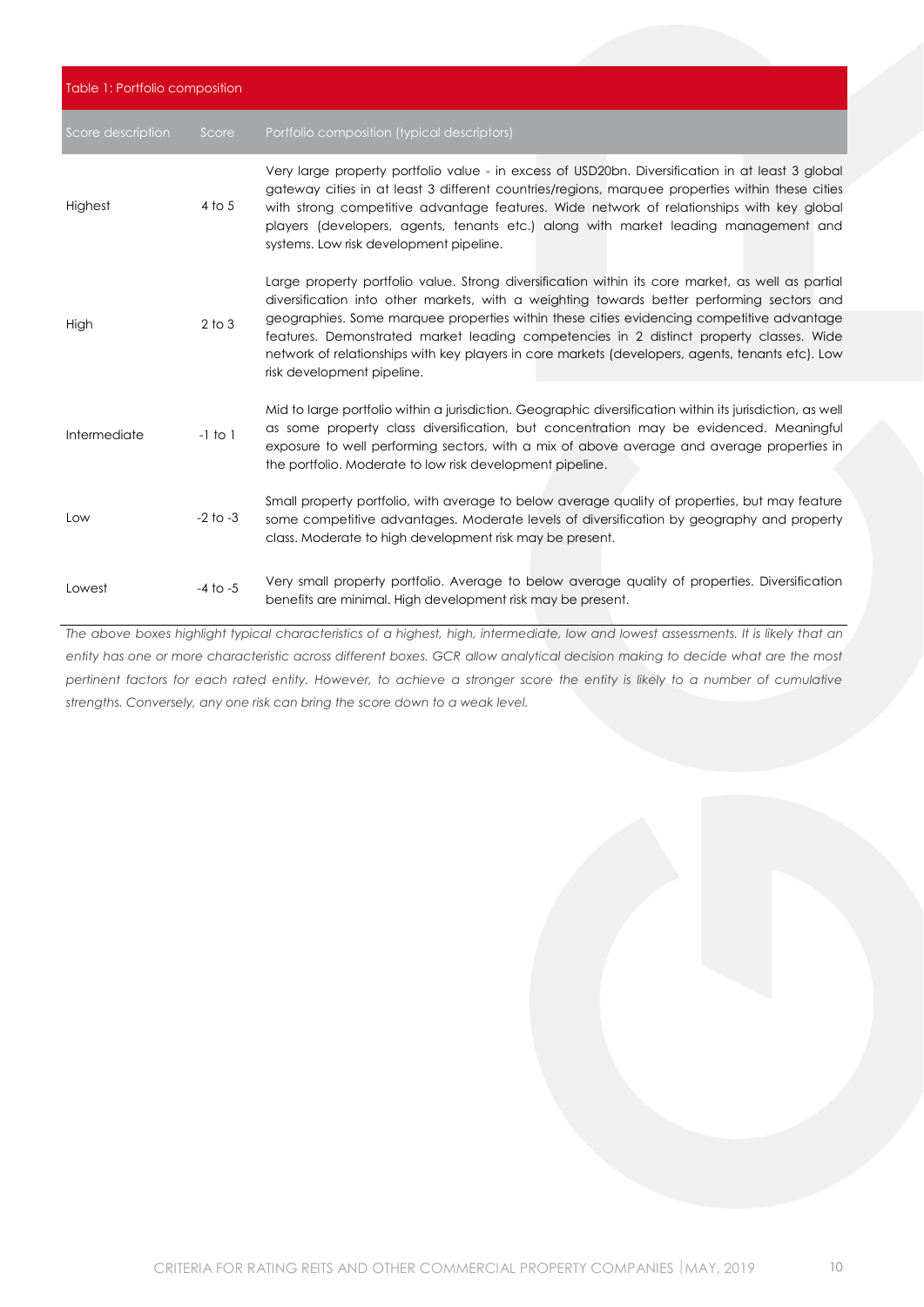#### <span id="page-10-0"></span>**Component 2, Factor A2: Portfolio performance**

### **(-8 TO 3: 3 BEST)**

- 30. Portfolio performance assesses how the property fund has actually performed, given the advantages or disadvantages described in the preceding sub-factors**.** More importantly, GCR believes that the underlying trends that will drive a property fund's earnings are appropriately identified by assessing vacancies, rental escalations/ reversions and the property expense ratio. A Quantitative analysis of each sub factor is used to determine an average risk score for the sub factor between 'very weak' (-8) and 'very strong' (+3). Key sub-factors include:
- 31. **Vacancy rate:** Perhaps the clearest measure of a property portfolio's performance is its vacancy rate. As a rule, the lower the vacancy rate, the better a property portfolio is performing and the greater will be its ability to negotiate above average rental rates. GCR scores this sub-factor on the absolute vacancy level (with lower scores assigned to higher vacancy rates) as it is best reflective of the quantum of revenue foregone. Nevertheless, the assessment will also consider the vacancy rate relative to the average property class/ nodal vacancy rate and against historical trends within the fund. Where the assessment indicates outperformance relative to the market, or an improvement to the internal trend, a positive adjustment to the risk score may be made (if not already captured in a strong risk score).
- 32. **Rental rates:** GCR determines trends in rental performance by assessing a combination of in force rental escalations and reversions on the renewal of lease contracts. Escalation rates are important as they provide an underpin for consistent growth in rental income. The reversion trend provides more of an insight into the current market conditions. Thus, the ability of a property fund to achieve stable or positive rental reversions throughout the cycle is evidence of market outperformance. Negative reversions are characteristic of funds where performance is highly dependent on market conditions, or may signal that prevailing rental rates are above the market average (which may also be an indication that properties are overvalued).

Tenant retention statistics can provide important insight into a property fund's escalation rates and the movement in vacancies. For example, property funds may prioritise tenant retention at the expense of negative reversions upon lease renewals, while other funds will be more focused on rental rates at the cost of income forgone.

<span id="page-10-1"></span>33. **Tenant quality:** The higher the tenant quality the more likely a tenant will be to be able to honor a longterm lease, notwithstanding economic conditions, and the less problems the fund will likely face with rental collections and other management issues. Property funds that attain a positive risk score will generally report over 50% of income deriving from large national or multi-national corporations. Further uplift may be accorded where the proportion of high quality tenants is well above 50% or where the tenants comprise global blue chip corporations. Where necessary, GCR may perform an internal credit assessment on particular tenants to ascertain their credit quality. This will usually only be applied in cases where the exposure to a particular tenant or tenant group is atypically high.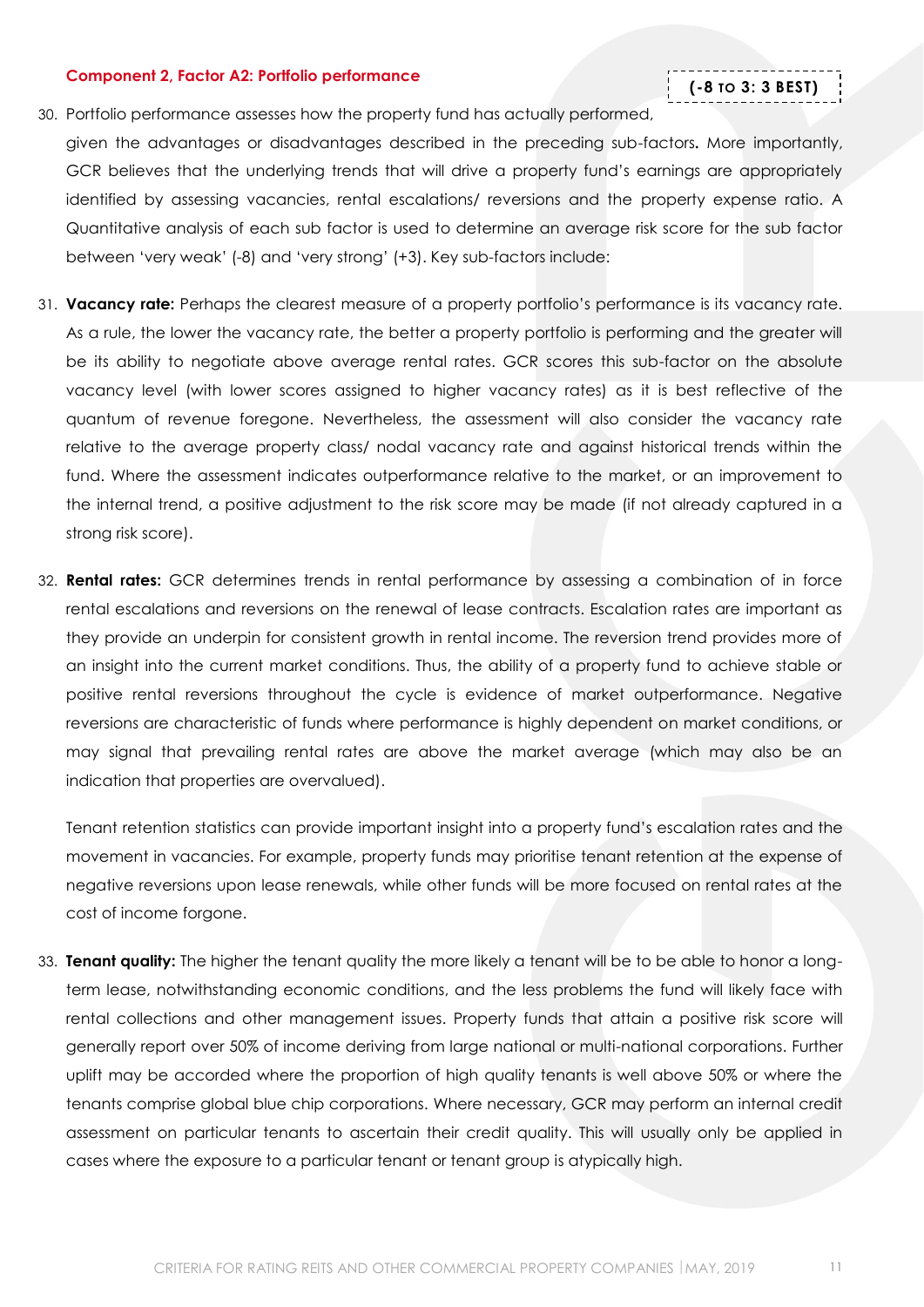- 34. **Lease maturity:** The Lease maturity profile is considered both in terms of its weighted average expiry and by identifying any concentrations. For a fund to attain strong positive risk score it should report a long dated maturity profile, with maturities not exceeding 20% in any given year. Where a high concentration is evidenced, a fund should be able to demonstrate proactive steps to renew the lease (or replace the tenants) at least 12 months ahead of maturity. Conversely, a short dated maturity profile is associated with much greater portfolio volatility, in that vacancy rates and rentals tend to fluctuate, leading to an unpredictable earnings trajectory.
- 35. **Operating performance:** GCR's utilises various operating metrics to provide an indication of a property fund's ability to manage its internal expenditure across the cycle and relative to its peers. To directly assess property management and the ability of the fund to pass on exogenous cost increases to its tenants, a property expense ratio is calculated by dividing direct property costs (including municipal charges, electricity, water, security, and general property maintenance) by direct property income (excluding income earned from investments). However, as funds may generate investment and other income (in addition to rental income), a broader operating margin ratio is more meaningful.

| Table 2: Portfolio performance |              |                                                                                                                                                                                                                                                                                                                                                                                 |
|--------------------------------|--------------|---------------------------------------------------------------------------------------------------------------------------------------------------------------------------------------------------------------------------------------------------------------------------------------------------------------------------------------------------------------------------------|
| Score description              | Score        | Portfolio performance (typical descriptors)                                                                                                                                                                                                                                                                                                                                     |
| Highest                        | 3            | Global blue chip tenant profile, with long darted lease maturity profile (typically over 7 years).<br>Long term vacancy rates below the industry average. Sustained positive rental price<br>movements. Very strong cost management and wide operating margin.                                                                                                                  |
| High                           | 2            | Blue chip tenant profile within the core operating jurisdiction, with long term lease maturity profile<br>(+3.5 years). Long term vacancy rates below the industry average. Sustained positive rental price<br>movements. Strong cost management and wide operating margin.                                                                                                     |
| Intermediate                   | $-1$ to $1$  | Tenants are mainly of a good quality (c.60% of rental income), but a meaningful percentage of<br>weaker tenants may also be evidenced. Vacancy rates fluctuate around the industry average.<br>Rental rates do evidence some contraction during weak property markets. Expenditure and<br>operating margins are stable but may show some fluctuations due to market conditions. |
| Low                            | $-2$ to $-3$ | Tenant quality is fairly weak, with a short dated lease maturity profile. Vacancy rates tend to be<br>above the industry average. Rental rates are mainly below the industry average. Operating<br>margin below the industry average, with cost pressures evidenced.                                                                                                            |
| Lowest                         | $-4$ to $-8$ | Tenant quality is mainly weak, with a short dated lease maturity profile. Vacancy rates tend to be<br>well to be above the industry average. Rental rates are mainly below the industry average. High<br>property expense ratio that is under continued pressure, combined with weak operating margin.                                                                          |

*The above boxes highlight typical characteristics of a highest, high, intermediate, low and lowest assessments. It is likely that an entity has one or more characteristic across different boxes. GCR allow analytical decision making to decide what are the most pertinent factors for each rated entity. However, to achieve a stronger score the entity is likely to a number of cumulative strengths. Conversely, any one risk can bring the score down to a weak level.* 

#### <span id="page-11-0"></span>**Component 2, Factor B: Management & Governance**

**(-5 TO 0: 0 BEST)**

36. The Corporate criteria has adopted the universal GCR Management & Governance criteria. For more information on how this score is derived please click [here.](http://gcrratings.com/criteria)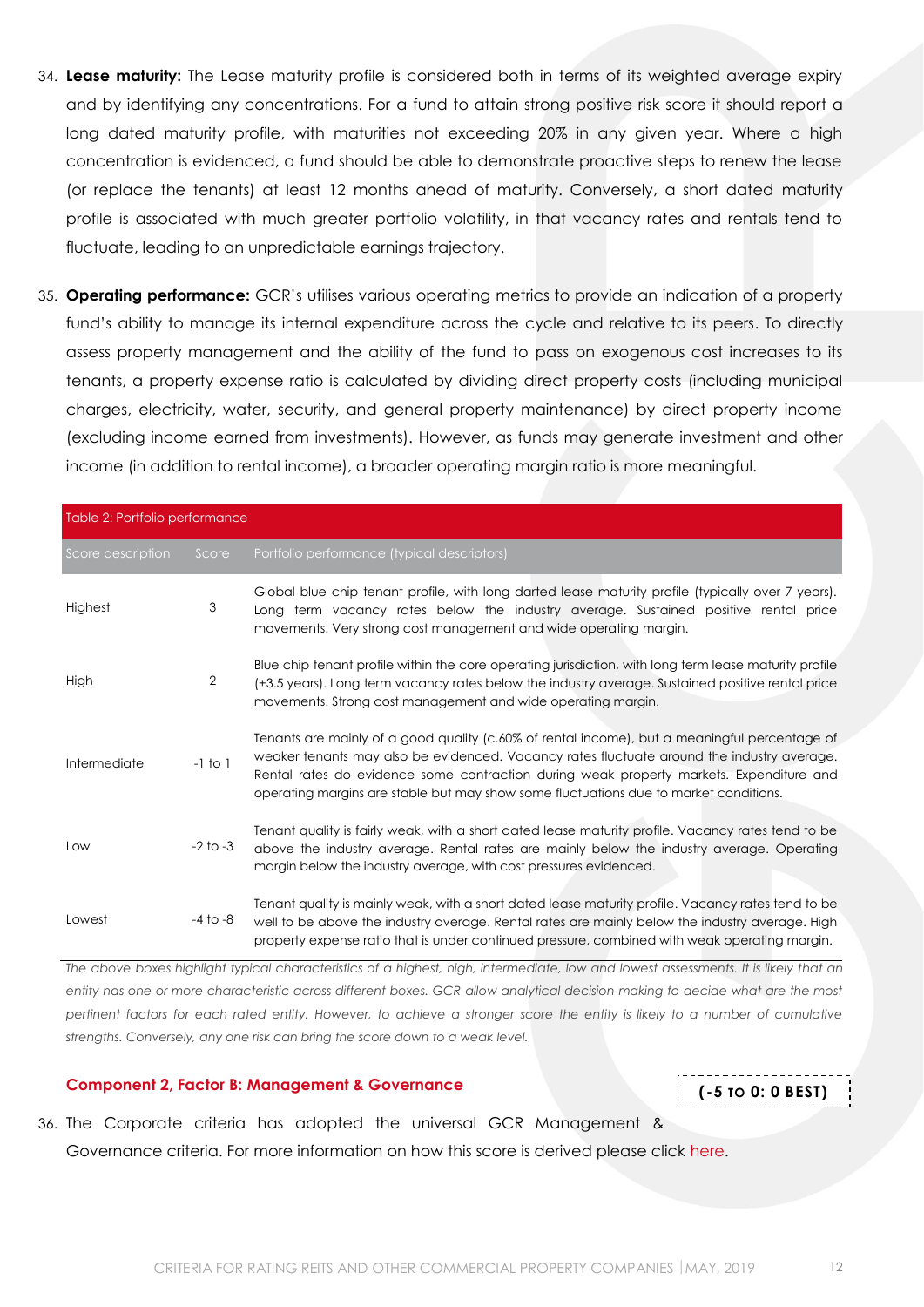### <span id="page-12-0"></span>**Component 3: Financial Profile**

37. By their nature, property funds utilise debt to sustain growth in their portfolios. The actual quantum of debt may fluctuate depending on a fund's risk tolerance, but the use of gearing is inherent to the property sector. Highly rated property companies thus require a flexible financial structure, with sufficient sources of liquidity, to ensure their ability to meet all financial obligations and take advantage of opportunities. Financial flexibility derives primarily through lower levels of gearing, but factors such as the diversification of funding sources and the structure of existing debt maturities also impact on overall financial flexibility.

## **(-18 TO 5: 7 BEST)**

#### **Financial profile**

**Factor A: Leverage & capital structure** (-8 to +5)

- Ratio analysis
- Capital structure assessment

#### **Factor B: Liquidity (-10 to 2)**

- Uses versus sources analysis
- Structural adjustments

**(-8 to +5: 5 BEST)**

#### <span id="page-12-1"></span>**Component 3, Factor A: Leverage and Capital Structure**

- 38. GCR's assessment of leverage and capital structure utilises a mix of quantitative debt service and cash flow metrics, combined with a more subjective assessment of the appropriateness of the capital structure. The quantitative assessment of gearing focuses mainly on debt service coverage metrics. Historical debt coverage service trends are extrapolated, along with expected cash flows, to determine two-year forecasted ratios (where possible). In general, GCR will use net gearing (gross debt minus cash and unpledged liquid assets) to calculate gearing metrics for property funds. In cases where cash may be earmarked for investment purposes, gross gearing metrics may be applied.
- 39. Determining the correct value of the investment portfolio is the other critical component of the capital leverage and capital structure assessment. For most property funds, investment assets primarily comprise of properties for rental, but may also include investments in property related securities (such as the equity of listed REITs) or mortgage backed debt instruments. GCR will generally exclude assets linked to loans to development partners or other related entities from the investment portfolio calculation, as well as assets not forming part of the core investment strategy. In general GCR will rely on the valuations performed by reputable property valuation professionals/ firms. However, adjustments to the asset value could also be made where GCR considers the property valuations to be questionable, or has some concerns as to the valuation methodology. GCR may also stress asset valuations to determine the sensitivity of key gearing metrics to changes in asset value. Where there is a high sensitivity to asset pricing, GCR may opt to accord a risk score aligned with the lower leverage band.
- 40. There are three main metrics that are utilised when assessing debt, with the typical scoring bands (from a minimum of (-8 to a maximum score of +5) detailed in table 3. The outcomes for each metric will be summed and then divided by three to establish a core leverage score, which may then be adjusted based on capital structure considerations.
- 41. **Loan to Value**: Calculated as the percentage of debt to investment assets. In essence, the metric reflects how much gearing is being utilised to finance the fund's core operations and as a corollary it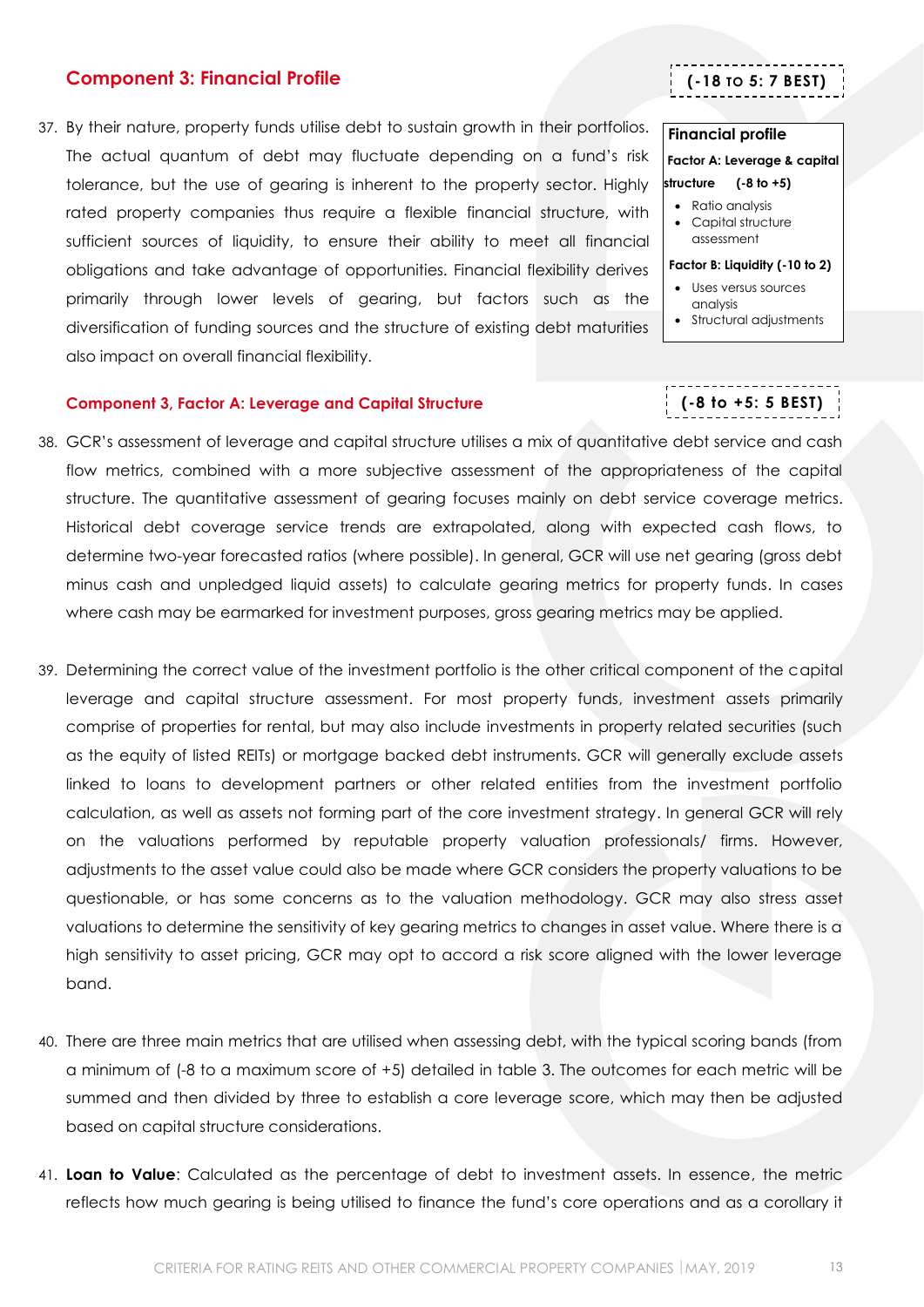also gives an indication of the fund's potential funding flexibility, with a lower loan to value suggesting greater flexibility. It also provides an indication of how sensitive gearing is to changes in asset values.

- 42. **Debt to operating income:** A measure of the extent to which the profits generated by on-going operations (before interest and exceptional items) could meet debt principal obligations. The key benefit of this metric is that it incorporates all core profits that the entity has earned and over which it has a legal claim, irrespective of the terms of payment. GCR will usually assess this metric on a rolling forward looking basis, which should account for earnings drag from new acquisitions/ investments.
- 43. **Operating income to net interest coverage:** Examines the ability of the corporate entity to honor its main recurring debt service obligation, that is interest payments. Typically GCR will offset interest income against the interest charge, but non-cash interest income and other interest risk mitigants such as hedging instruments and capitalised interest on development funding will be excluded from the calculation. These mitigants may, however, be included in alternate coverage metrics.

| Table 3: Leverage and capital |              |                            |                                                    |                                    |  |
|-------------------------------|--------------|----------------------------|----------------------------------------------------|------------------------------------|--|
|                               |              |                            | Financial position - Leverage, Cash Flow, Coverage |                                    |  |
| Score description             | Score        | Net Loan to Value<br>ratio | Net debt to operating<br><i>income</i>             | Operating income /<br>Net interest |  |
| Highest                       | 4 to 5       | <15%                       | < 2.5x                                             | >6x                                |  |
| High                          | $2$ to $3$   | 15%-30%                    | $1.5x - 3.5x$                                      | $4x - 6x$                          |  |
| Intermediate                  | $-1$ to $1$  | $30\% - 40\%$              | $3.5x - 5x$                                        | $2.2x - 4x$                        |  |
| Low                           | $-2$ to $-4$ | 40%-55%                    | $5x - 6.5x$                                        | $1.2x - 2.2x$                      |  |
| Lowest                        | $-5$ to $-8$ | $>55\%$                    | $>6.5x$                                            | <1.2x                              |  |

- 44. The structure of a property fund's debt is critical to maintaining financial flexibility. A high debt concentration represents a key risk with regard to property companies, as property assets are illiquid and cannot be disposed of on short notice. Accordingly, a property fund could experience funding pressure, even though it is moderately geared. This could arise where, for example, a property fund is overly reliant on a single source of funding, and that source experiences its own cash flow pressure, or where they are substantial short-term refinancing requirements during a period of low liquidity in financial markets. In both cases the property fund may have sufficient ability to sell assets, but this may not be realisable within the necessary timeframe. To achieve a high-risk score GCR would typically expect that not more than 40% of debt be maturing within two years, although even over the longer term GCR views a smoothed debt maturity profile to reduce risk.
- 45. To mitigate refinancing risk, GCR will seek to determine the strength and reliability of a property fund's access to additional debt facilities. A positive assessment primarily depends on the number of banks a fund has facilities with, how long those relationships have been in place, and the demonstrated access to loan funding from alternative financial institutions such as long-term insurers, pension funds or the debt capital market. The demonstrated funding position will then be adjusted to take into account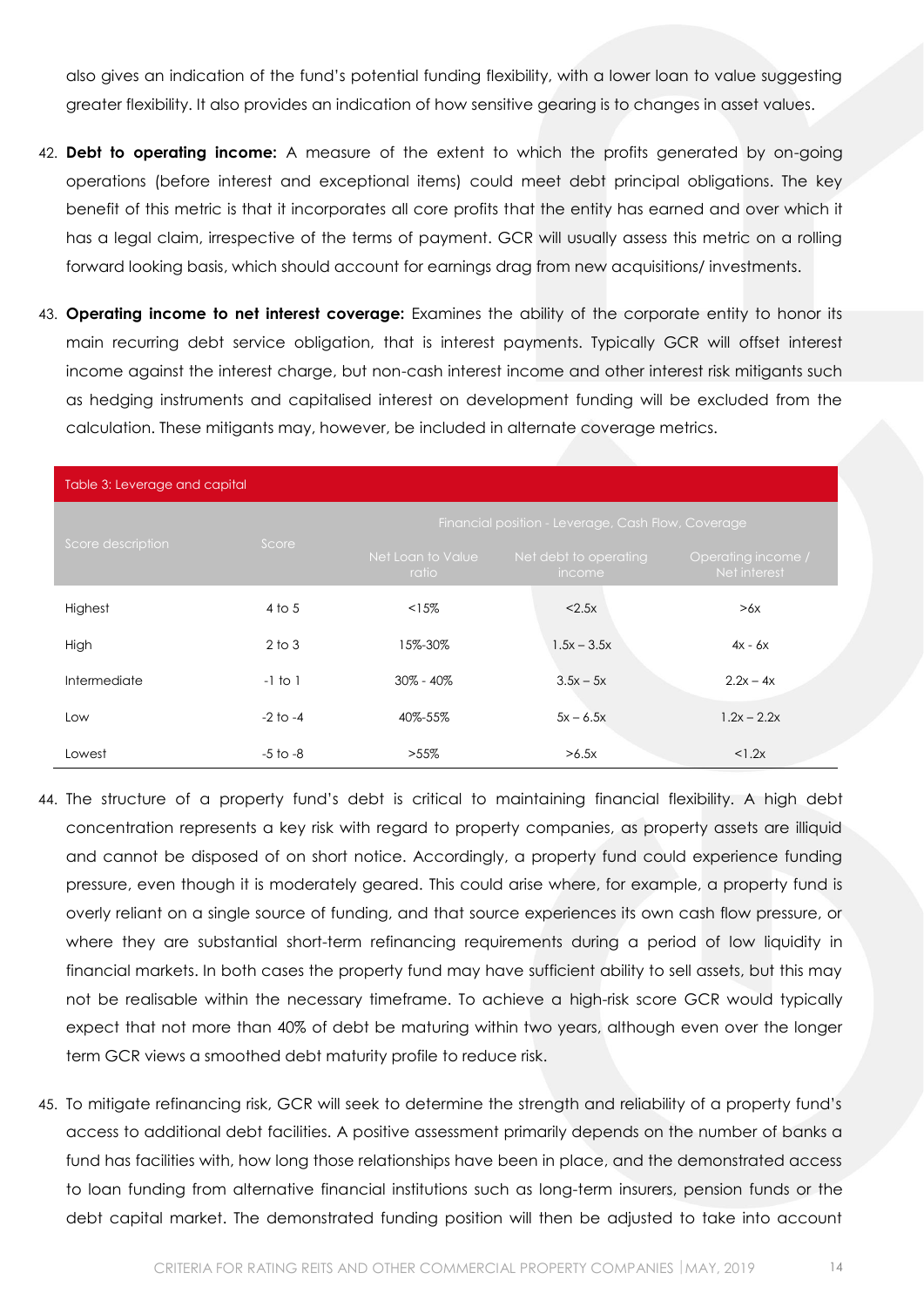GCR's assessment of current funding appetite, which considers a combination of prevailing financial market conditions (i.e. is there sufficient liquidity and risk appetite for financial institutions to lend) and the prevailing reputation of the property fund (are institutions prepared to lend to the particular fund at the moment).

- 46. A similar assessment is performed on a property fund's ability to raise equity capital. For listed funds, GCR will look at its historical track record of raising equity. Access to equity capital will be considered strong where there have been several successful equity issuances over the preceding three years, and the issuances were fully subscribed (or oversubscribed). For unlisted funds, where possible, GCR will make an assessment of the financial strength of the major shareholders, as well as their willingness to provide support in need. This too will be modified by an assessment of current equity market conditions and the prevailing reputation of the property fund.
- 47. Other capital structure considerations may be used to adjust the quantitative leverage score by one or more notches.
	- i. (**Negative**) Currency risk can materially change the leverage position and liquidity dynamics of the entity (in the event of currency movements). GCR takes a highly negative view of property funds that finance properties in different currencies to the local currency of the jurisdiction wherein the property is situated, even where there is a rental peg to the US Dollar. If foreign currency debt is greater than 30% of total debt, and there are not sufficient currency hedges in place, GCR may make a negative adjustment to the score. The level of adjustment will depend on the amount of leverage and the foreign currency exposure/ volatility.
	- ii. (**Negative**) Interest rate fluctuations can lead to substantial volatility in a property fund's operating cash flows. As rental contracts are usually fixed, exposure to adverse interest rate movements could result in interest coverage and general debt serviceability coming under pressure. To maintain stability, a property fund should fix at least than 75% of its interest rate exposure. Below this level, a negative adjustment may be made, depending on other the amount of leverage and other debt characteristics.
	- iii. (**Negative**) If debt is growing very quickly, possibly due to the rapid capital expenditure needs, we can also bring down the initial leverage score depending on the nature of the growth.
	- iv. (**Negative**) Adverse shareholder rights/ actions. If the quality of capital is potentially threatened by options held by the shareholder to force repayment, or if there are any other debt-like characteristics.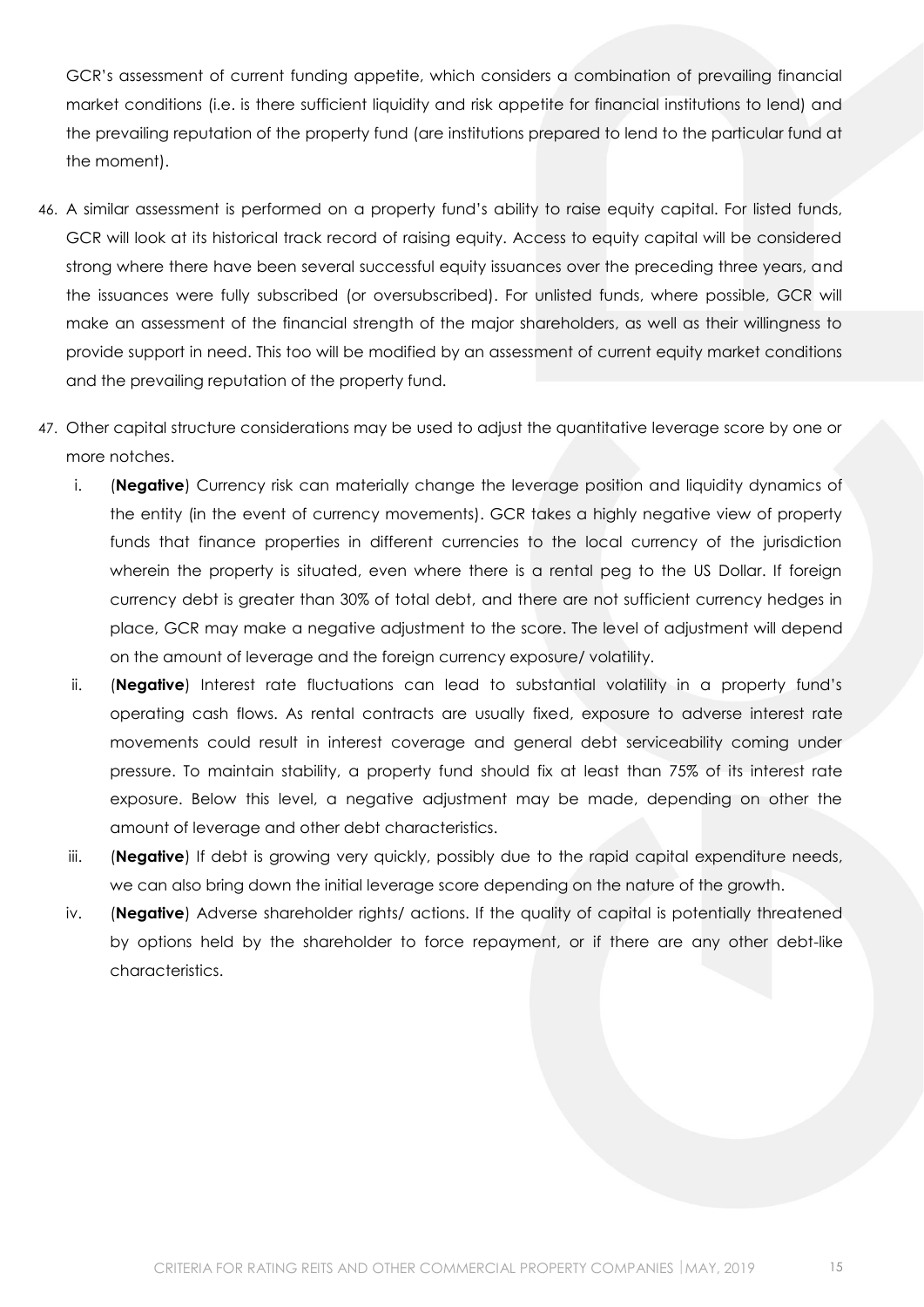### <span id="page-15-0"></span>Component 3, Factor B: Liquidity

### **(-10 to 2: 2 BEST)**

- 48. GCR applies a zero-tolerance approach to a lack of liquidity. This is because a company with the healthiest balance sheet and strongest competitive position can still fail if it does not have appropriate levels of, and control over, its liquidity. As a result, our assessment of weak liquidity can bring the ratings down to the lowest levels should we have concerns. GCR's analytical approach is based on a simple view of the entity's ability to meet its liquidity requirements over a rolling one to two-year period.
- 49. Available liquidity may differ for property funds as legislation in many jurisdictions does not permit REITs (or other property funds) to utilise operating cash flows to settle debt, rather cash profits must be paid out to unit/shareholders and property funds are required to refinance debt through new facilities or asset sales. GCR considers such legislation to be an inherent credit weakness for REITs, which will prevent most property funds from attaining a positive credit risk score for liquidity. To underpin their liquidity, property funds must demonstrate reliable ongoing access to capital and it is these capital structure considerations that link the financial profile to liquidity. In other words, those debt characteristics that are considered to enhance the capital structure, do so because they are congruent with greater access to capital, which is beneficial because it ultimately translates into increased liquidity.
- 50. Applying the sources versus uses approach to assessing property fund liquidity, GCR typically will include the following in sources where applicable:
	- i. GCR calculates non-pledged, non-restricted cash that hasn't been earmarked for future capex. For property funds, this is cash that generally derives from capital raising exercises or asset sales, not operating activities.
	- ii. GCR includes the undrawn and available portion of committed facilities maturing after 12 months. Committed facilities are fairly common for property funds, as the facilities are generally secured by property mortgages. GCR may also include a percentage of non-committed facilities where the rated entity has a long-standing banking relationship with the lender, or where there is reasonable certainty that the funding lines are available. In regards to both committed and uncommitted lines, GCR will include the entire amount of credit available, up to but not beyond any covenant breach.
	- iii. GCR will include anticipated funds from core operations, net of expected dividend or distribution payments. As RIETs pay out the majority of cash this will generally be low. However, where the property fund has a demonstrated track record of retaining some cash, the projected retention amount can be included. This is measured by the ratio of dividend payments to free cash flow from operations, where a lower ratio indicates greater cash retention.
	- iv. GCR may include liquidity from contracted property or investment sales or from external support should the sources be reliable. GCR may only include properties for which sales agreements are already in place, but where the transfer has not occurred. GCR may include a portion of properties held for sale (but for which there are no sales agreements) if there is reason to believe that there is a strong chance the properties will be sold in the next 12 months. In such cases, GCR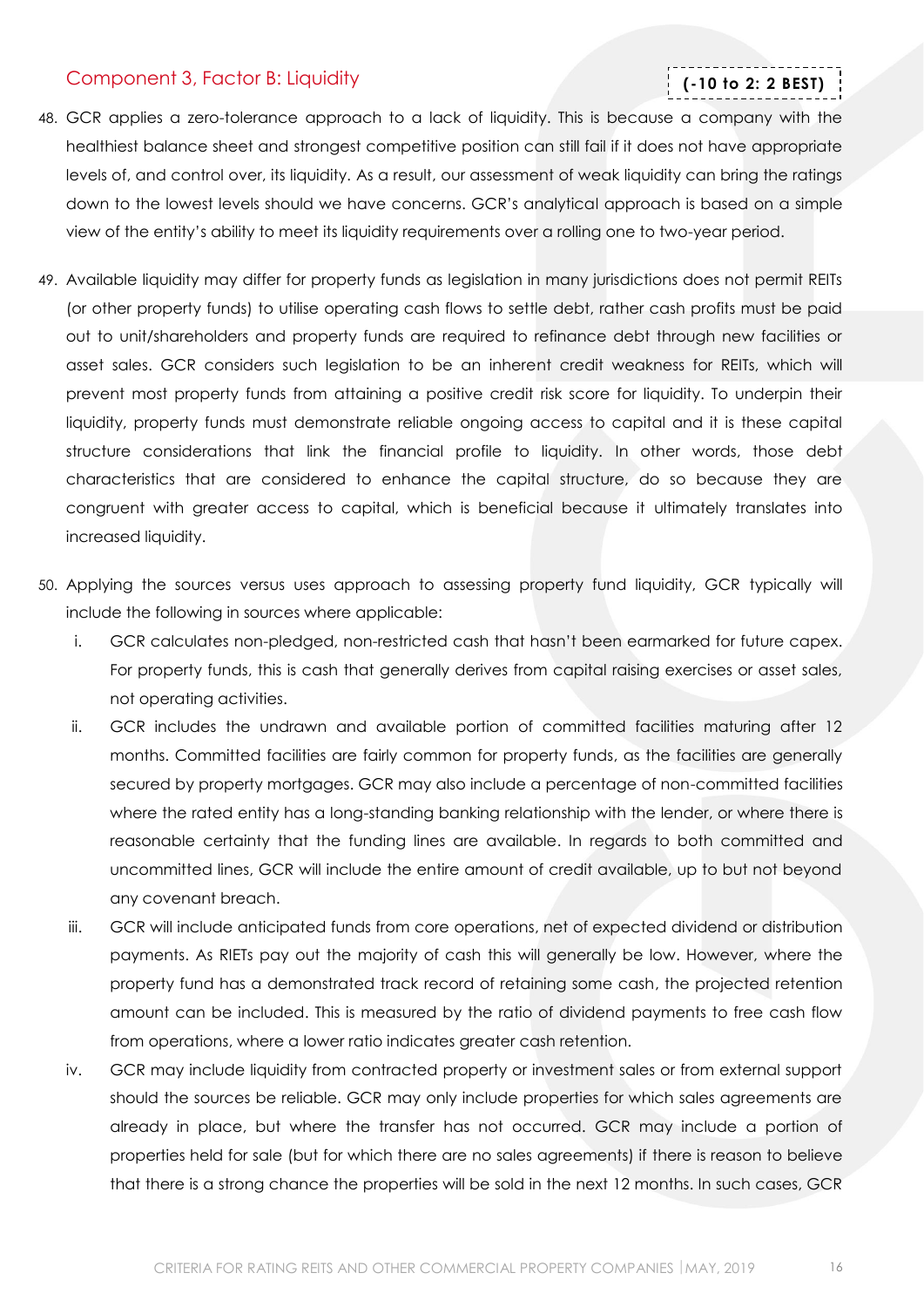will apply a haircut to the value of properties held for sale to account for the vagaries of property sales.

- v. Listed equity may also be included for liquidity purposes, with an appropriate haircut applied. The extent of the haircut will depend on the liquidity of the equity counter and the size of the shareholding, with less liquidity and a greater percentage shareholding requiring a larger haircut.
- 51. When examining uses GCR typically considers the following sources of liquidity pressure:
	- i. GCR will first look at debt maturities over a one year and two-year period. As property funds are inherently reliant on refinancing, this may be netted off against expected refinancing activities, where such plans are far advanced and can be shown to be reasonably certain. Where refinancing is less certain, such as for commercial paper, GCR expects property funds to maintain sufficient unutilised committed funding facilities to cover all outstanding maturities of less than six months.
	- ii. We include all planned capital expenditures and investment requirements over the two-year period. Property funds need to spend substantial amounts on maintenance on an ongoing basis, besides for expansionary spend to ensure its portfolio remains competitive in the market. GCR generally expects there to be definite funding plans in place for all major capex projects before they begin.
	- iii. Projected dividend payments that have not been netted against operating income.
	- iv. Any contracted extraordinary purchases and other discretionary elements of cash outflows. GCR will also overlay any other expected group liquidity needs or requirements.
- 52. Two other liquidity considerations are overlaid onto the uses versus sources analysis.
- 53. **Covenants**: The presence and proximity to covenants is an important factor when assessing the uses of liquidity. Typically, corporate debt facilities are granted subject to various financial and non-financial covenants. Where these covenants can lead to an acceleration of debt repayment or event of default, this will significantly increase risk for the corporate entity and constrain financial flexibility. The risk becomes more acute the closer an entity's metrics come to the covenant levels and the leverage score should be penalised. GCR also views rating-based triggers highly negatively. For all covenants, the extent of the negative adjustment would be dependent on the severity of the breach and the solutions that are contractually available to both debtors and creditors.
- 54. **Encumbrances:** GCR takes a negative view of significant levels of asset encumbrance. This is because unencumbers assets can more easily be used to obtain additional facilities in times of need. In addition, encumbrances can divert cash flows away from the servicing of general unsecured debt and can subordinate senior unsecured claims in liquidation. Consequently, as asset encumbrance increases, the issuer credit rating comes down. The negative impact of encumbrances may be moderated by high levels of overcollateralisation on facilities (calculated as the value of the encumbered assets over the outstanding quantum of debt). This is because GCR considers it more likely that facilities with high overcollateralisation could be discharged to settle several obligations or additional funding could more easily be raised under the same security package.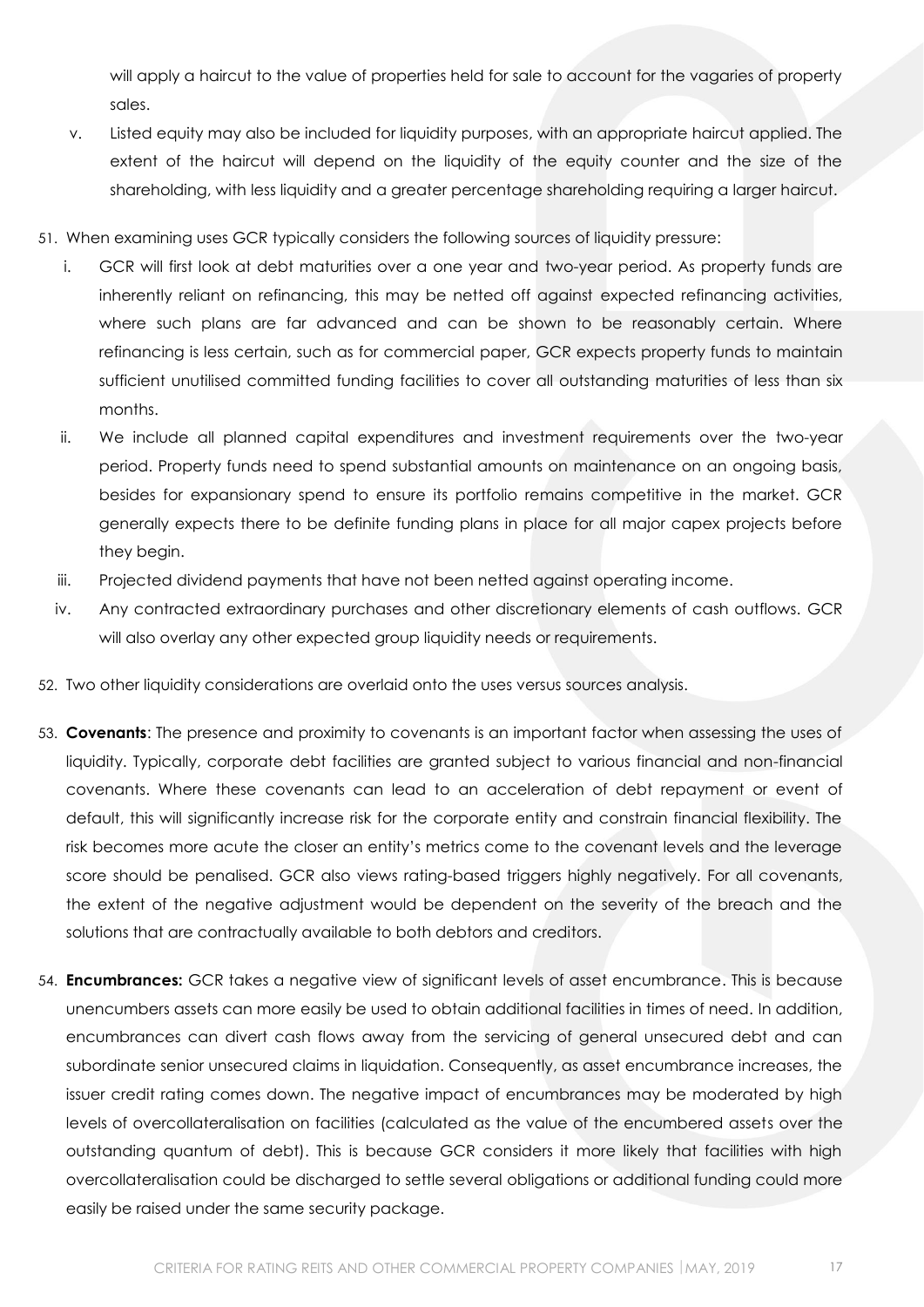| Table 4: Liquidity   |                |                                                                                                                                                                                                                                                                                                                                                                                                                                                                 |
|----------------------|----------------|-----------------------------------------------------------------------------------------------------------------------------------------------------------------------------------------------------------------------------------------------------------------------------------------------------------------------------------------------------------------------------------------------------------------------------------------------------------------|
| Score<br>description | Score          | <b>Typical descriptors</b>                                                                                                                                                                                                                                                                                                                                                                                                                                      |
| Highest              | $\overline{2}$ | If the entity has sources of liquidity and unutilised facilities in place that cover more than 2x its<br>uses over a one-year period and 1.5x over a 2 year period. Furthermore, there is significant<br>headroom in its debts covenants before an acceleration of its longer-term funding or event<br>of defaults would be triggered. Funding relationships with banks of good creditworthiness are<br>strong and stable. Levels of asset encumbrance are low. |
| High                 |                | If the entity has sources of liquidity that cover more than 1.5x its uses over a one-year period<br>and 1x over a 2 year period. Furthermore, there is significant headroom in its debts covenants<br>before an acceleration of its longer-term funding or event of defaults would be triggered.<br>Funding relationships with banks of good creditworthiness are strong and stable. Levels of asset<br>encumbrance are moderate to low.                        |
| Intermediate         | $0$ to $-1$    | If the entity has sources of liquidity that cover between 1.0x and 1.5x its uses over a one-year<br>period. GCR is comfortable with the covenant headroom and there are typically no rating<br>triggers in the debt packages. Funding relationships are strong and stable. Asset encumbrance<br>is in line with market norms and there is excess overcollateralisation.                                                                                         |
| Low                  | $-2$ to $-5$   | If the entity does not have sufficient sources of liquidity to cover its uses over a one-year<br>period. There is limited covenant headroom, which could cause penalties or an acceleration<br>of debt repayments should the performance of the company deteriorate. High asset<br>encumbrances. Funding, with moderate to low excess overcollateralisation.                                                                                                    |
| Lowest               | $-5$ to $-10$  | If the entity has sources of liquidity that are insufficient to cover one years' use and there are<br>no clear refinancing arrangements in place. If covenant breach is plausible, material and<br>could result in an acceleration of funding or event of default. Negligible unencumbered assets<br>and little or no excess overcollateralisation. The most severe negative scores will arise If funding<br>partners are refusing to provide access to funds.  |

*The above boxes highlight typical characteristics of a highest, high, intermediate, low and lowest assessments. It is likely that an entity has one or more characteristic across different boxes. GCR allow analytical decision making to decide what are the most pertinent factors for each rated entity. However, to achieve a stronger score the entity is likely to a number of cumulative strengths. Conversely, any one risk can bring the score down to a weak level.*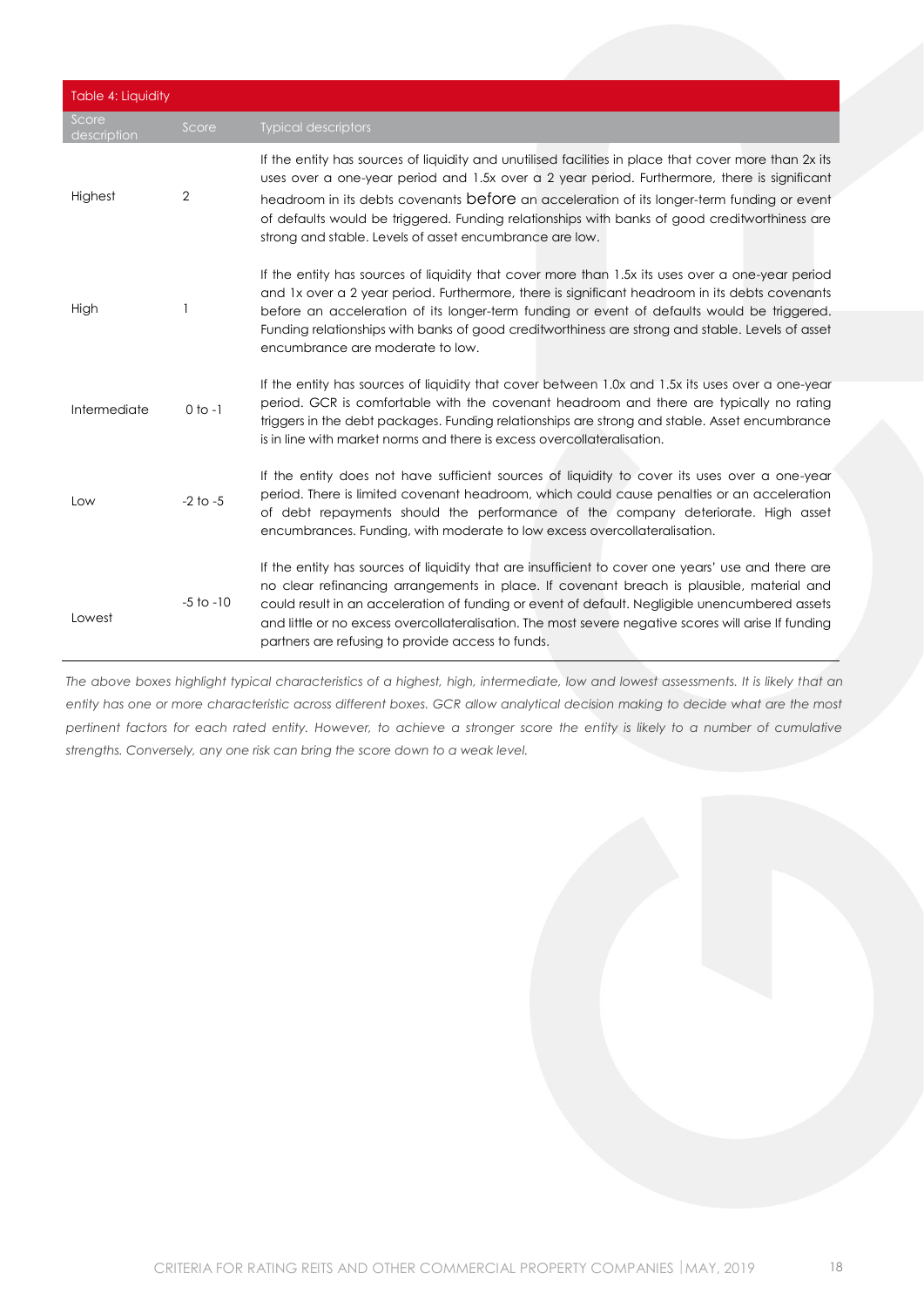## <span id="page-18-0"></span>**Component 4: Comparative profile**

55. The last risks score factor allows GCR to make a series of qualitative changes based on external or idiosyncratic factors, the most common one being ongoing group or extraordinary sovereign support.

### <span id="page-18-1"></span>Component 4, Factor A: Group Support

56. For details on group support please see the universal [group support criteria.](http://gcrratings.com/criteria)

### <span id="page-18-2"></span>Component 4, Factor B: Government Support

57. This factor is generally not applicable to property companies. Nevertheless, in an event where such support may be applicable, please see the [country risk criteria.](http://gcrratings.com/criteria)

### <span id="page-18-3"></span>Component 4, Factors A & B: External Support for a Corporate Entity

58. Support comes from shareholders/ affiliates and/ or governments. However, if both elements of support apply we only take the higher of the two support options to avoid double counting.

### <span id="page-18-4"></span>Component 4, Factor C: Peer analysis

59. GCR allow one positive or negative notch to create greater credit differentiation within the risk scoring model. Typically, this notch should be used when an entity is a generally better or worse performing company than its peer group, but the above criteria hasn't managed to reflect this. Most often, the entity will be a significant earnings and cash flow outlier.

**(VARIOUS)**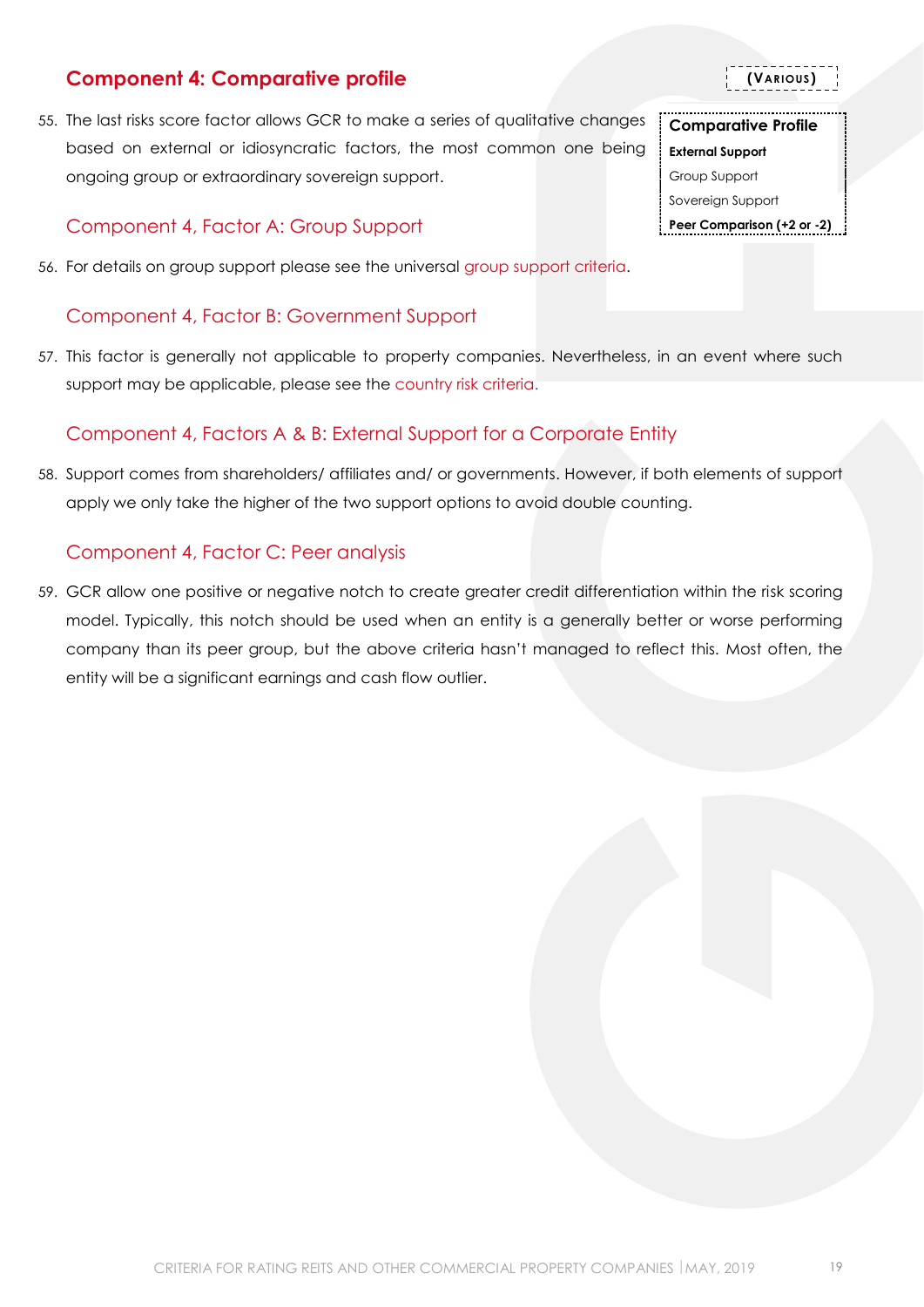### <span id="page-19-0"></span>**Final Rating Adjustment Factors**

60. Once the risk score and the ACE has been established, on either/ both the national or international scale we can then create the formal ratings on different legal entities. For most property funds the ACE will be equivalent to the rated entity, being the group. Where this is not the case, we move off the risk scoring framework and start adjusting the national/ international ratings because we are trying to establish the most applicable credit ratings hierarchy within a consolidated group.

### <span id="page-19-1"></span>Rating Adjustment Factor 1: Specific Structural Factors

- 61. As stated above, we will typically base our credit scoring on the financial and business characteristics of the immediate group (when there is one) around that legal entity. This is because we believe there is tangible likelihood of risk transfer either up from subsidiaries, across from sister companies or down from a holding company/ parent. It is in this section that we address these risks, to hone in on the correct rating for that legal entity.
- 62. The [Group Classification and Support Criteria](https://globalratings.net/news/article/gcr-requests-public-comment-on-draft-ratings-framework-criteria-and-draft-r) is the predominant guide for this decision-making process. The following are the principles of the first adjustments.
- 63. There should be no adjustment from the ACE for the **major operating entity**, of the analysed analytical object. An example of this would be an operating entity that usually has above 50% of total group assets or capital. However, it could be smaller and still be operationally critical the group.
- 64. **Minor group Subsidiary / Affiliates** are analysed on a standalone basis and then allocated support uplift, if necessary, in line with the Group Classification and Support Criteria.
- 65. **Non-operating holding companies (NOHC):** Due to the fact that corporate entities are not regulated in the same manner as Financial institutions, GCR does automatically notch down the ratings on NOHC, although an assessment will be made to establish if there are any structural or legal impediments to cash flow.
- 66. **Operating holding companies** typically will be treated like NOHC.
- 67. **Intermediate non-operating holding companies** typically will be treated like NOHC. However, if the group benefits from parent or government support and that support has to flow through the NOHC, then the ratings don't need to notched down.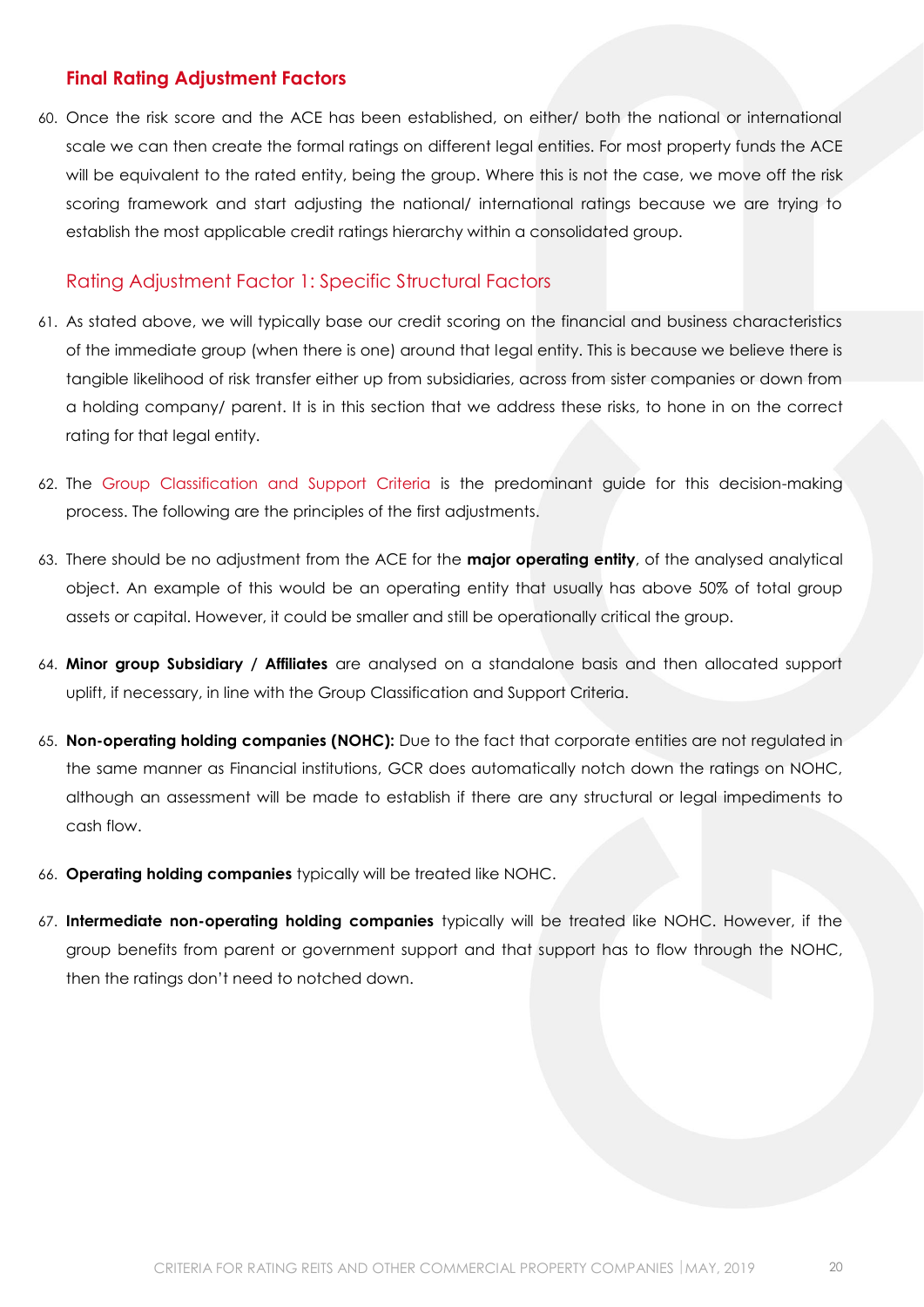### <span id="page-20-0"></span>Rating Adjustment Factors 2: Issue Rating(s)

68. The notching from the legal entity rating will depend on the nature of the instrument, whilst always respecting the credit hierarchy.

| Table 5: Issue ratings     |                       |                                                                                                                                                                                                                                                                                                                                                         |
|----------------------------|-----------------------|---------------------------------------------------------------------------------------------------------------------------------------------------------------------------------------------------------------------------------------------------------------------------------------------------------------------------------------------------------|
| Debt Rating Types          | <b>Notching</b>       | <b>Typical Characteristics</b>                                                                                                                                                                                                                                                                                                                          |
| Secured Liabilities        | +1 or more<br>notches | See Structurally Enhanced Corporate Bonds Rating Criteria.                                                                                                                                                                                                                                                                                              |
| Senior<br><b>Unsecured</b> | 0                     | Reflects the relevant legal entity rating on the company issuing the debt,<br>including the government support uplift (if applicable).                                                                                                                                                                                                                  |
| <b>Senior Subordinated</b> | $-1$                  | Contractually subordinated non-perpetual and cumulative debt, with no any<br>discretionary/ mandatory/ statutory nonpayment or write down clauses and<br>cannot delay coupon. Typically, would take losses at the same time but at a<br>deep haircut than senior unsecured debt.                                                                        |
| <b>Junior Subordinated</b> | $-2$                  | Contractually subordinated debt, typically non-perpetual and cumulative,<br>but likely to have a discretionary/ mandatory/ statutory nonpayment or write<br>down clauses. Should be able to take losses before senior unsecured and<br>senior subordinated debt.                                                                                        |
| Hybrids (a)                | -4                    | Contractually subordinated debt, typically perpetual even if callable after<br>5years, non-cumulative, likely to have a discretionary/ mandatory/ statutory<br>nonpayment or write down clauses with trigger points as the entity remains a<br>going concern.                                                                                           |
| Hybrids (b)                | -5 or more            | All of Hybrids (a) but also with the presence of capital / liquidity or rating<br>triggers that would default the instrument as the entity remains firmly a going<br>concern entity, i.e. before senior unsecured losses or other types of default.<br>Notch down according to the proximity of the trigger, whilst respecting the<br>credit hierarchy. |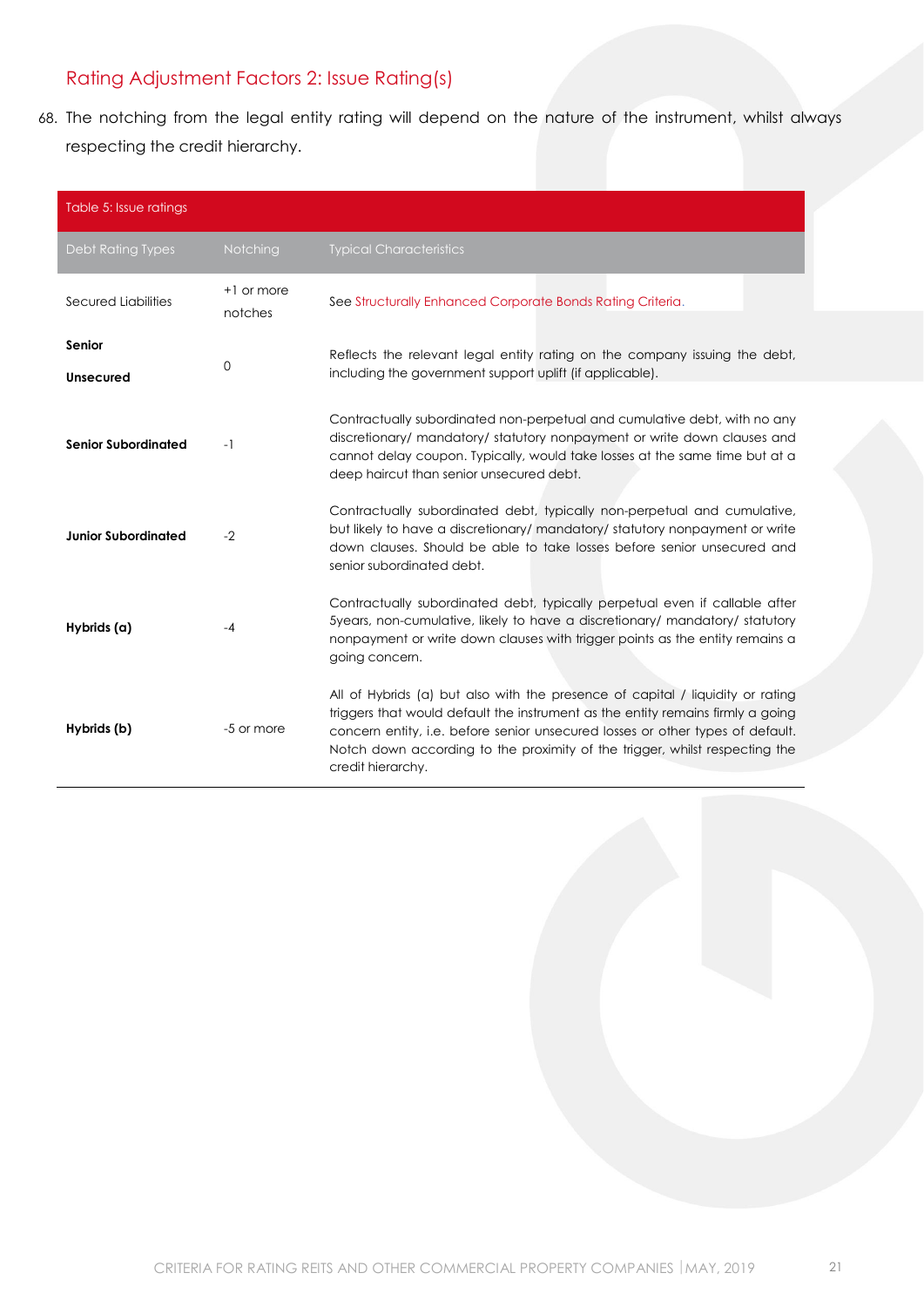### **GLOSSARY OF TERMS/ACRONYMS USED IN THIS DOCUMENT AS PER GCR'S GLOSSARY**

| Accounting             | A process of recording, summarising, and allocating all items of income and expense of the company and analysing, verifying<br>and reporting the results.                                                                                                                                                         |
|------------------------|-------------------------------------------------------------------------------------------------------------------------------------------------------------------------------------------------------------------------------------------------------------------------------------------------------------------|
|                        | A debtor unable to pay a judgement of debt or who cannot meet its financial obligations and does not have sufficient realisable                                                                                                                                                                                   |
| Administration         | assets that can be attached in satisfaction of judgement or obligations. The debtor can apply for an administration order<br>interims of the Magistrates' Court Act 32 of 1944 (South Africa).                                                                                                                    |
| Advance                | A lending term, to transfer funds from the creditor to the debtor.                                                                                                                                                                                                                                                |
| Agent                  | An agreement where one party (agent) concludes a juristic act on behalf of the other (principal). The agent undertakes to<br>perform a task or mandate on behalf of the principal.                                                                                                                                |
| Agreement              | A negotiated and usually legally enforceable understanding between two or more legally competent parties.                                                                                                                                                                                                         |
| Asset                  | A resource with economic value that a company owns or controls with the expectation that it will provide future benefit.                                                                                                                                                                                          |
| Assets                 | A resource with economic value that a company owns or controls with the expectation that it will provide future benefit.                                                                                                                                                                                          |
| <b>Balance Sheet</b>   | Also known as Statement of Financial Position. A statement of a company's assets and liabilities provided for the benefit of<br>shareholders and regulators. It gives a snapshot at a specific point in time of the assets the company holds and how they have<br>been financed.                                  |
| Bankruptcy             | Court proceedings at which an individual or a company is declared unable to pay its creditors. The liabilities of a bankrupt<br>company typically exceed its assets.                                                                                                                                              |
| Benefits               | Financial reimbursement and other services provided to insureds by insurers under the terms of an insurance contract.                                                                                                                                                                                             |
| Bond                   | A long term debt instrument issued by either a company, institution or the government to raise funds.                                                                                                                                                                                                             |
| Borrower               | The party indebted or the person making repayments for its borrowings.                                                                                                                                                                                                                                            |
| Broker                 | One who represents an insured in the solicitation, negotiation or procurement of contracts of insurance, and who may render<br>services incidental to those functions. By law the broker may also be an agent of the insurer for certain purposes such as<br>delivery of the policy or collection of the premium. |
| Call Option            | A security that gives the holder or buyer the right but not the obligation to buy an underlying instrument at an agreed price<br>(the strike price) within a specified time. The seller or writer has the obligation to sell the underlying instrument if the holder<br>exercises the option.                     |
| Callable               | A provision that allows an Issuer the right, not the obligation, to repurchase a security before its maturity at an agreed price.<br>The seller has the obligation to sell the security if the call option holder exercises the option.                                                                           |
| Capacity               | The largest amount of insurance available from a company. In a broader sense, it can refer to the largest amount of insurance<br>available in the marketplace.                                                                                                                                                    |
| Capital<br>Expenditure | Expenditure on long-term assets such as plant, equipment or land, which will form the productive assets of a company.                                                                                                                                                                                             |
| <b>Capital Markets</b> | The part of a financial system concerned with raising capital by dealing in shares, bonds, and other long-term debt securities.                                                                                                                                                                                   |
| Capital                | The sum of money that is invested to generate proceeds.                                                                                                                                                                                                                                                           |
| Cash Equivalent        | An asset that is easily and quickly convertible to cash such that holding it is equivalent to holding cash. A Treasury Bill is<br>considered cash equivalent.                                                                                                                                                     |
| <b>Cash Flow</b>       | The inflow and outflow of cash and cash equivalents. Such flows arise from operating, investing and financing activities.                                                                                                                                                                                         |
| Cash                   | Funds that can be readily spent or used to meet current obligations.                                                                                                                                                                                                                                              |
| Claim                  | 1. A request for payment of a loss, which may come under the terms of an insurance contract (insurance). 2. A formal request<br>or demand (corporate finance).                                                                                                                                                    |
| Collateral             | Asset provided to a creditor as security for a loan or performance.                                                                                                                                                                                                                                               |
| Commercial Paper       | Commercial paper is a negotiable instrument with a maturity of less than one year.                                                                                                                                                                                                                                |
| Commodity              | Raw materials used in manufacturing industries or in the production of foodstuffs. These include metals, oil, grains<br>and cereals, soft commodities such as sugar, cocoa, coffee and tea, as well as vegetable oils.                                                                                            |
| Concentrations         | A high degree of positive correlation between factors or excessive exposure to a single factor that share similar demographics<br>or financial instrument or specific sector or specific industry or specific markets.                                                                                            |
| Conditions             | Provisions inserted in an insurance contract that qualify or place limitations on the insurer's promise to perform.                                                                                                                                                                                               |
| Contract               | An agreement by which an insurer agrees, for a consideration, to provide benefits, reimburse losses or provide services for an<br>insured. A 'policy' is the written statement of the terms of the contract.                                                                                                      |
| Correlation            | A term that describes the degree to which two variables move together. A correlation of 1 means that they move together                                                                                                                                                                                           |
|                        |                                                                                                                                                                                                                                                                                                                   |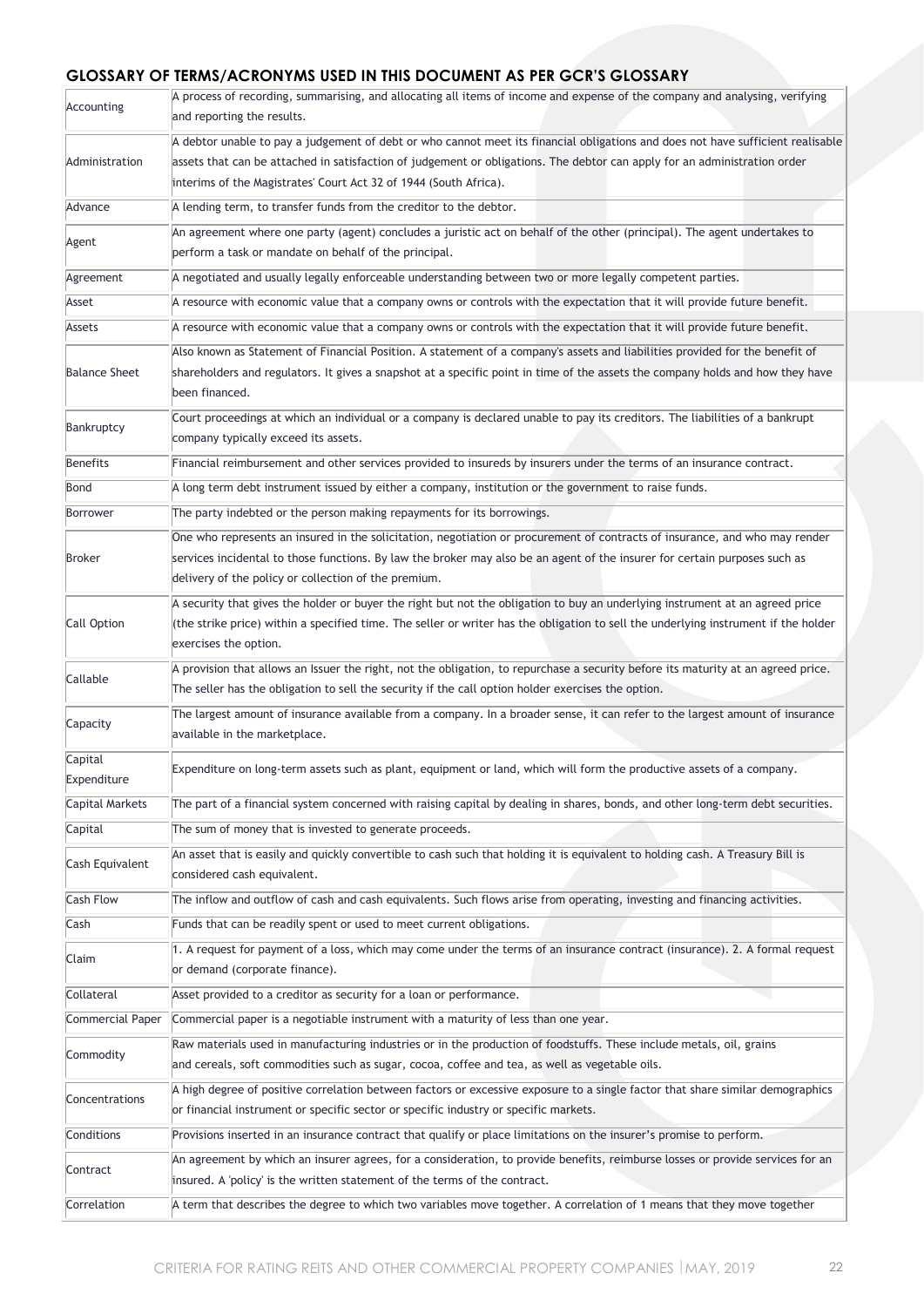|                      | exactly, while a correlation of minus 1 means that they move in exactly the opposite direction from each other.                     |  |  |
|----------------------|-------------------------------------------------------------------------------------------------------------------------------------|--|--|
|                      | The range of risks emerging from the political, legal, economic and social conditions of a country that have adverse                |  |  |
| Country Risk         | consequences affecting investors and creditors with exposure to the country, and may also include negative effects on financial     |  |  |
|                      | institutions and borrowers in the country.                                                                                          |  |  |
|                      | The interest paid on a bond expressed as a percentage of the face value. If a bond carries a fixed coupon, the interest is          |  |  |
| Coupon               | usually paid on an annual or semi-annual basis. The term also refers to the detachable certificate entitling the bearer to the      |  |  |
|                      | interest payment.                                                                                                                   |  |  |
|                      | A provision that is indicative of performance. Covenants are either positive or negative. Positive covenants are activities that    |  |  |
| Covenant             | the borrower commits to, typically in its normal course of business. Negative covenants are certain limits and restrictions on      |  |  |
|                      | the borrowers' activities.                                                                                                          |  |  |
| Coverage             | The scope of the protection provided under a contract of insurance.                                                                 |  |  |
| Credit Assessment    | See GCR Rating Scales, Symbols and Definitions.                                                                                     |  |  |
| <b>Credit Rating</b> | An opinion regarding the creditworthiness of an entity, a security or financial instrument, or an issuer of securities or financial |  |  |
|                      | instruments, using an established and defined ranking system of rating categories.                                                  |  |  |
| Credit Risk          | The possibility that a bond issuer or any other borrowers (including debtors/creditors) will default and fail to pay                |  |  |
|                      | the principal and interest when due.                                                                                                |  |  |
| Credit               | A contractual agreement in which a borrower receives something of value now, and agrees to repay the lender at some date in         |  |  |
|                      | the future, generally with interest. The term also refers to the borrowing capacity of an individual or company                     |  |  |
| Creditor             | A credit provider that is owed debt obligations by a debtor.                                                                        |  |  |
| Creditworthiness     | An assessment of a debtor's ability to meet debt obligations.                                                                       |  |  |
| <b>Currency Risk</b> | The potential for losses arising from adverse movements in exchange rates.                                                          |  |  |
| Debt Service         | Measures the ratio of cash available for debt servicing to interest, principal and lease payments.                                  |  |  |
| Coverage             |                                                                                                                                     |  |  |
| Debt                 | An obligation to repay a sum of money. More specifically, it is funds passed from a creditor to a debtor in exchange                |  |  |
|                      | for interest and a commitment to repay the principal in full on a specified date or over a specified period.                        |  |  |
| Debtor               | The party indebted or the person making repayments for its borrowings.                                                              |  |  |
| Deed                 | A legal document that is signed and delivered, especially one regarding the ownership of property or legal rights.                  |  |  |
|                      | A default occurs when: 1.) The Borrower is unable to repay its debt obligations in full; 2.) A credit-loss event such as charge-    |  |  |
| Default              | off, specific provision or distressed restructuring involving the forgiveness or postponement of obligations; 3.) The borrower is   |  |  |
|                      | past due more than X days on any debt obligations as defined in the transaction documents; 4.) The obligor has filed for            |  |  |
|                      | bankruptcy or similar protection from creditors.                                                                                    |  |  |
| Discharge            | Performance of obligations in a natural way according to a contractual relationship.                                                |  |  |
| Diversification      | Spreading risk by constructing a portfolio that contains different exposures whose returns are relatively uncorrelated. The term    |  |  |
|                      | also refers to companies which move into markets or products that bear little relation to ones they already operate in.             |  |  |
| Dividend             | The portion of a company's after-tax earnings that is distributed to shareholders.                                                  |  |  |
| Enforceable          | To make sure people do what is required by a law or rule et cetera.                                                                 |  |  |
| Environment          | The surroundings or conditions in which an entity operates (Economic, Financial, Natural).                                          |  |  |
| Equity               | Equity is the holding or stake that shareholders have in a company. Equity capital is raised by the issue of new shares or by       |  |  |
|                      | retaining profit.                                                                                                                   |  |  |
| <b>Exchange Rate</b> | The value of one country's currency expressed in terms of another.                                                                  |  |  |
| Exercise             | To exercise an option is to use the right of the holder to buy or sell the underlying asset on which the option is based at         |  |  |
|                      | the strike price.                                                                                                                   |  |  |
| Experience           | A term used to describe the relationship, usually expressed as a percent or ratio, of premiums to claims for a plan, coverage,      |  |  |
|                      | or benefits for a stated time period.                                                                                               |  |  |
|                      | Exposure is the amount of risk the holder of an asset or security is faced with as a consequence of holding the security or asset.  |  |  |
| Exposure             | For a company, its exposure may relate to a particular product class or customer grouping. Exposure may also arise from an          |  |  |
|                      | overreliance on one source of funding. In insurance, it refers to an indvdual or company's vulnerability to varous risks            |  |  |
| Fair Value           | The fair value of a security, an asset or a company is the rational view of its worth. It may be different from cost or market      |  |  |
|                      | value.                                                                                                                              |  |  |
| Financial            | The company's ability to access additional sources of capital funding.                                                              |  |  |
| Flexibility          |                                                                                                                                     |  |  |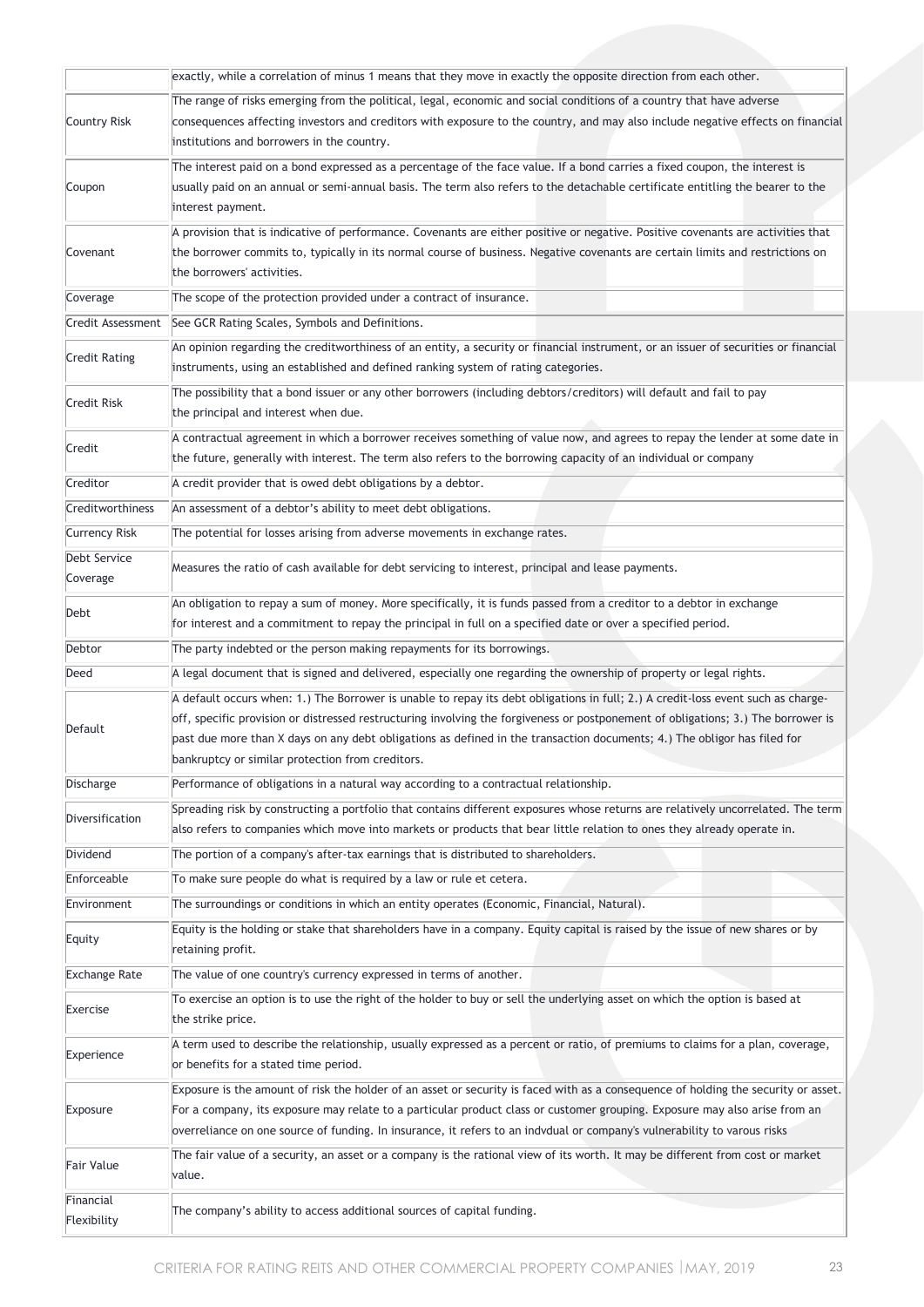| Financial<br>Institution       | An entity that focuses on dealing with financial transactions, such as investments, loans and deposits.                                                                                                                                                                                                                                                                       |
|--------------------------------|-------------------------------------------------------------------------------------------------------------------------------------------------------------------------------------------------------------------------------------------------------------------------------------------------------------------------------------------------------------------------------|
| Fix                            | The setting of a currency or commodity price for trade at a future date.                                                                                                                                                                                                                                                                                                      |
| Forecast                       | A calculation or estimate of future financial events.                                                                                                                                                                                                                                                                                                                         |
|                                | Gearing (or leverage) refers to the extent to which a company is funded by debt and can be calculated by dividing its debt                                                                                                                                                                                                                                                    |
| Gearing                        | by shareholders' funds or by EBITDA.                                                                                                                                                                                                                                                                                                                                          |
| Going Concern                  | An accounting convention that assumes a company will continue to exist and trade normally for the foreseeable future. In<br>practice this is likely to mean at least for the next 12 months.                                                                                                                                                                                  |
| Guarantee                      | An undertaking in writing by one person (the guarantor) given to another, usually a bank (the creditor) to be answerable for<br>the debt of a third person (the debtor) to the creditor, upon default of the debtor.                                                                                                                                                          |
| Haircut                        | The percentage by which the market value of an asset is reduced. The size of the haircut reflects the expected ease of selling<br>the asset and the likely reduction necessary to realised value relative to the fair value.                                                                                                                                                  |
| Hedge                          | A form of risk management aimed at mitigating financial loss or other adverse circumstances. May include taking an offsetting<br>position in addition to an existing position. The correlation between the existing and offsetting position is negative.                                                                                                                      |
| Hedging                        | The act of managing risk, aimed at mitigating financial loss or other adverse circumstances. May include taking an offsetting<br>position in addition to an existing position. The correlation between the existing and offsetting position is negative.                                                                                                                      |
| Hybrid                         | A form of security that has characteristics of various types of transaction or product.                                                                                                                                                                                                                                                                                       |
| Illiquid                       | Markets or financial instruments are described as being illiquid if there are few buyers and sellers. Assets may also be<br>considered illiquid. It may be difficult, or even impossible, to find a reliable price for an illiquid security.                                                                                                                                  |
| Income                         | Money received, especially on a regular basis, for work or through investments.                                                                                                                                                                                                                                                                                               |
| Insurance                      | Provides protection against a possible eventuality.                                                                                                                                                                                                                                                                                                                           |
| Interest Cover                 | Interest cover is a measure of a company's interest payments relative to its profits. It is calculated by dividing a<br>company's operating profit by its interest payments for a given period.                                                                                                                                                                               |
| Interest Rate                  | The charge or the return on an asset or debt expressed as a percentage of the price or size of the asset or debt. It is usually<br>expressed on an annual basis.                                                                                                                                                                                                              |
| Interest                       | Scheduled payments made to a creditor in return for the use of borrowed money. The size of the payments will be determined<br>by the interest rate, the amount borrowed or principal and the duration of the loan.                                                                                                                                                            |
| International Scale<br>Rating. | An opinion of creditworthiness relative to a global pool of issuers and issues.                                                                                                                                                                                                                                                                                               |
| Investment<br>Portfolio        | A collection of investments held by an individual investor or financial institution.                                                                                                                                                                                                                                                                                          |
| <b>Issue Ratings</b>           | See GCR Rating Scales, Symbols and Definitions.                                                                                                                                                                                                                                                                                                                               |
| Issuer                         | The party indebted or the person making repayments for its borrowings.                                                                                                                                                                                                                                                                                                        |
| Junior                         | A security that has a lower repayment priority than senior securities.                                                                                                                                                                                                                                                                                                        |
| LC                             | An LC is a guarantee by a bank on behalf of a corporate customer that payment will be made if that entity cannot to meet its<br>obligations.                                                                                                                                                                                                                                  |
| Lease                          | Conveyance of land, buildings, equipment or other assets from one person (lessor) to another (lessee) for a specific period of<br>time for monetary or other consideration, usually in the form of rent.                                                                                                                                                                      |
| Lender                         | A credit provider that is owed debt obligations by a debtor.                                                                                                                                                                                                                                                                                                                  |
| Lessee                         | The party that enjoys temporary use of a corporeal thing.                                                                                                                                                                                                                                                                                                                     |
| Lessor                         | The owner or agent that acts on behalf of the owner of property that grants the temporary use of a corporeal thing.                                                                                                                                                                                                                                                           |
| Leverage                       | With regard to corporate analysis, leverage (or gearing) refers to the extent to which a company is funded by debt.                                                                                                                                                                                                                                                           |
| Liabilities                    | All financial claims, debts or potential losses incurred by an individual or an organisation.                                                                                                                                                                                                                                                                                 |
| Liquid Assets                  | Assets, generally of a short term, that can be converted into cash.                                                                                                                                                                                                                                                                                                           |
|                                | Liquidation is the process by which a company is wound up and its assets distributed. It can be either compulsory or voluntary.                                                                                                                                                                                                                                               |
| Liquidation                    | It can also refer to the selling of securities or the closing out of a long or short market position.                                                                                                                                                                                                                                                                         |
| Liquidity                      | The speed at which assets can be converted to cash. It can also refer to the ability of a company to service its debt obligations<br>due to the presence of liquid assets such as cash and its equivalents. Market liquidity refers to the ease with which<br>a security can be bought or sold quickly and in large volumes without substantially affecting the market price. |
| Loan To Value                  | Principal balance of a loan divided by the value of the property that it funds. LTVs can be computed as the loan balance to                                                                                                                                                                                                                                                   |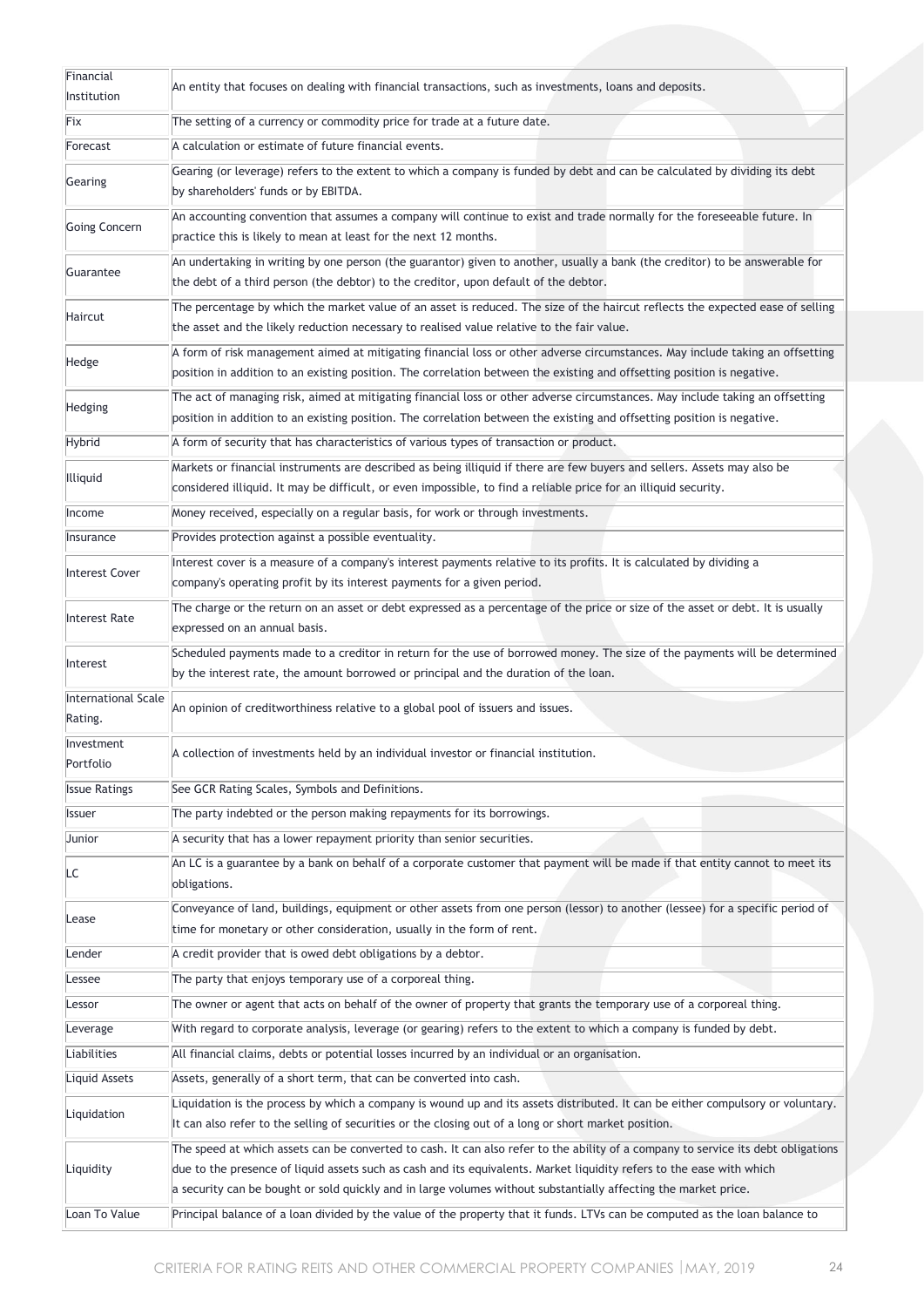|                         | most recent property market value, or relative to the original property market value.                                                                                                                  |
|-------------------------|--------------------------------------------------------------------------------------------------------------------------------------------------------------------------------------------------------|
|                         | A sum of money borrowed by a debtor that is expected to be paid back with interest to the creditor. A debt instrument where                                                                            |
|                         | immovable property is the collateral for the loan. A mortgage gives the lender a right to take possession of the property if the                                                                       |
| Loan                    | borrower fails to repay the loan. Registration is a prerequisite for the existence of any mortgage loan. A mortgage can be                                                                             |
|                         | registered over either a corporeal or incorporeal property, even if it does not belong to the mortgagee. Also called a Mortgage                                                                        |
|                         | bond.                                                                                                                                                                                                  |
|                         | A long term rating reflects an issuer's ability to meet its financial obligations over the following three to five year period,                                                                        |
| Long-Term Rating        | including interest payments and debt redemptions. This encompasses an evaluation of the organisation's current financial                                                                               |
|                         | position, as well as how the position may change in the future with regard to meeting longer term financial obligations.                                                                               |
| Long-Term               | Not current; ordinarily more than one year.                                                                                                                                                            |
| Loss                    | 1. A tangible or intangible, financial or non-financial loss of economic value. 2. The happening of the event for which insurance                                                                      |
|                         | pays (insurance).                                                                                                                                                                                      |
| Mandate                 | Authorisation or instruction to proceed with an undertaking or to take a course of action. A borrower, for example, might<br>instruct the lead manager of a bond issue to proceed on the terms agreed. |
|                         |                                                                                                                                                                                                        |
| Margin                  | A term whose meaning depends on the context. In the widest sense, it means the difference between two values.                                                                                          |
| Market                  | An assessment of the property value, with the value being compared to similar properties in the area.                                                                                                  |
| Maturity                | The length of time between the issue of a bond or other security and the date on which it becomes payable in full.                                                                                     |
| Mortgage Loan           | A debt instrument where immovable property is the collateral for the loan. A mortgage gives the lender a right to take                                                                                 |
|                         | possession of the property if the borrower fails to repay the loan.                                                                                                                                    |
| Mortgage Pool           | A group of mortgages held as collateral for a mortgage-backed security. The securities issued represent shares in the pool. The                                                                        |
|                         | mortgages in a particular pool have similar maturities and yields, and are on a similar class of property.                                                                                             |
| Mortgagee               | A creditor under a mortgage agreement.                                                                                                                                                                 |
| Notching                | A movement in ratings.                                                                                                                                                                                 |
| Noteholder              | Investor of capital market securities.                                                                                                                                                                 |
| Obligation              | The title given to the legal relationship that exists between parties to an agreement when they acquire personal rights against<br>each other for entitlement to perform.                              |
| Obligor                 | The party indebted or the person making repayments for its borrowings.                                                                                                                                 |
| Offset                  | A right (Right of Offset) to set liabilities against assets in any dispute over claims.                                                                                                                |
| <b>Operating Cash</b>   | A company's net cash position over a given period, i.e. money received from customers minus payments to suppliers and staff,                                                                           |
| Flow                    | administration expenses, interest payments and taxes.                                                                                                                                                  |
| <b>Operating Margin</b> | Operating margin is operating profit expressed as a percentage of a company's sales over a given period.                                                                                               |
| <b>Operating Profit</b> | Profits from a company's ordinary revenue-producing activities, calculated before taxes and interest costs.                                                                                            |
|                         | An option gives the buyer or holder the right, but not the obligation, to buy or sell an underlying financial asset at a pre-                                                                          |
| Option                  | determined price.                                                                                                                                                                                      |
| Past Due                | Any note or other time instrument of indebtedness that has not been paid on the due date.                                                                                                              |
| Performing              | An obligation that performs according to its contractual obligations.                                                                                                                                  |
| Pledge                  | An asset or right delivered as security for the payment of a debt or fulfillment of a promise, and subject to forfeiture on failure<br>to pay or fulfill the promise.                                  |
| Policy                  | The legal document issued by the company to the policyholder, which outlines the conditions and terms of the insurance.                                                                                |
|                         | An organisation of insurers or reinsurers through which particular types of risk are underwritten and premiums, losses and                                                                             |
| Pool                    | expenses are shared in agreed-upon amounts.                                                                                                                                                            |
| Portfolio               | A collection of investments held by an individual investor or financial institution. They may include stocks,                                                                                          |
|                         | bonds, futures contracts, options, real estate investments or any item that the holder believes will retain its value.                                                                                 |
| Premium                 | The price of insurance protection for a specified risk for a specified period of time.                                                                                                                 |
| Pricing                 | A process of determining the price of a debt security.                                                                                                                                                 |
| Principal               | The total amount borrowed or lent, e.g. the face value of a bond, excluding interest.                                                                                                                  |
|                         | An issuance of securities without market participation, however, with a select few investors. Placed on a private basis and not                                                                        |
| Private                 | in the open market.                                                                                                                                                                                    |
| Proceeds                | Funds from issuance of debt securities or sale of assets.                                                                                                                                              |
| Property                | Movable or immovable asset.                                                                                                                                                                            |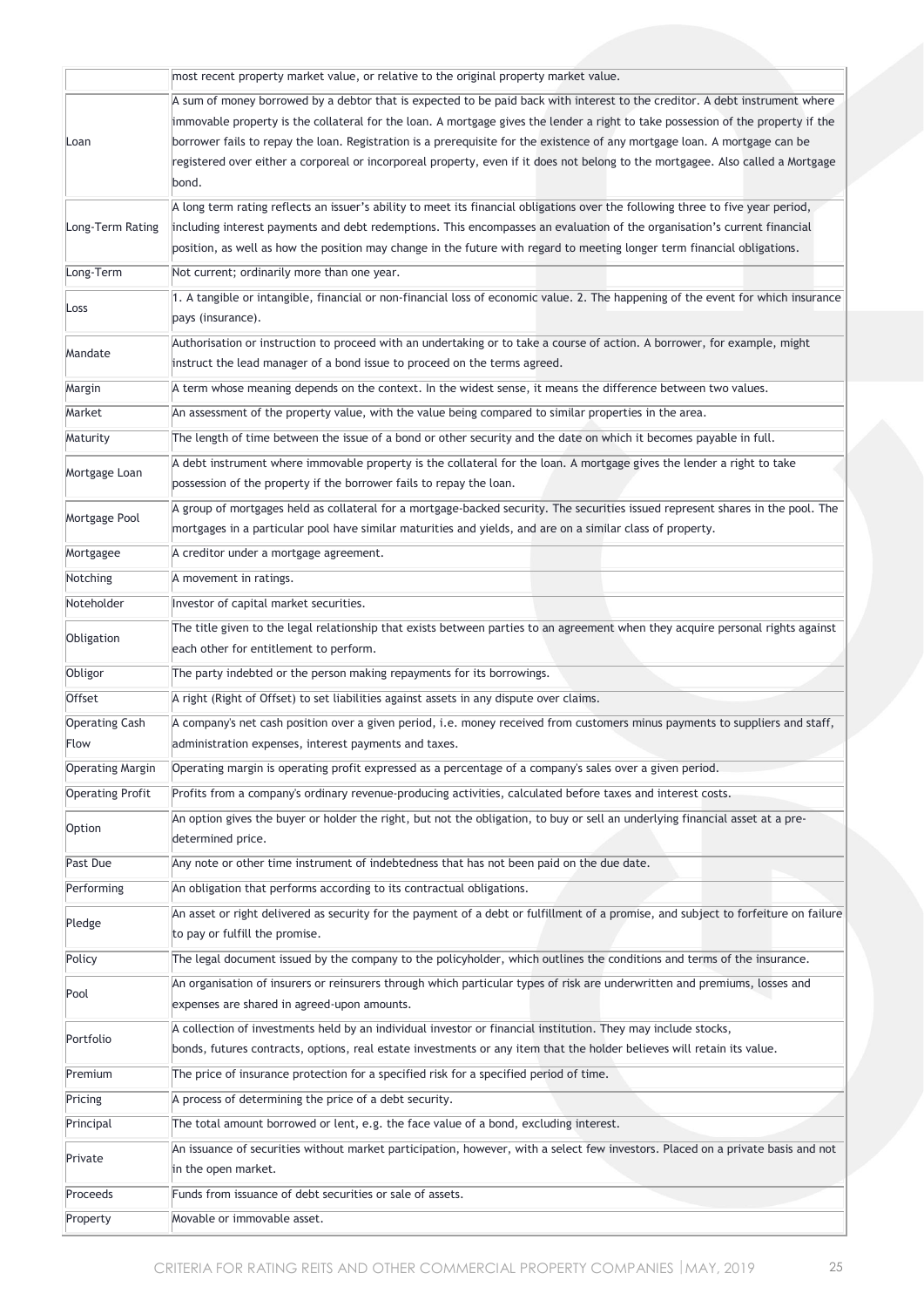| Provision                 | The amount set aside or deducted from operating income to cover expected or identified loan losses.                                                                                                                                                        |
|---------------------------|------------------------------------------------------------------------------------------------------------------------------------------------------------------------------------------------------------------------------------------------------------|
| Ranking                   | A priority applied to obligations in order of seniority.                                                                                                                                                                                                   |
| <b>Real Estate</b>        | A REIT is a company that owns or finances income-producing real estate. REITs are subject to special tax considerations and                                                                                                                                |
| <b>Investment Trust</b>   | generally pay out all of their taxable income as distributions to shareholders.                                                                                                                                                                            |
| <b>Real Estate</b>        | Property that consists of land and / or buildings.                                                                                                                                                                                                         |
| Redemption                | The repurchase of a bond at maturity by the issuer.                                                                                                                                                                                                        |
| Reference Rate            | A rate that is the basis of the calculation such as JIBAR.                                                                                                                                                                                                 |
| Refinance                 | The issue of new debt to replace maturing debt. New debt may be provided by existing or new lenders, with a new set of terms                                                                                                                               |
|                           | in place.                                                                                                                                                                                                                                                  |
| Refinancing               | The issue of new debt to replace maturing debt. New debt may be provided by existing or new lenders, with a new set of terms<br>in place.                                                                                                                  |
| Renewal                   | The re-establishment of the in-force status of a policy, the term of which has expired or will expire unless it is renewed.                                                                                                                                |
| Rent                      | Payment from a lessee to the lessor for the temporary use of an asset.                                                                                                                                                                                     |
| Repayment                 | Payment made to honour obligations in regards to a credit agreement in the following credited order: 3.) Satisfy the due or<br>unpaid interest charges; 4.) Satisfy the due or unpaid fees or charges; and 5.) To reduce the amount of the principal debt. |
| Retention                 | The net amount of risk the ceding company keeps for its own account.                                                                                                                                                                                       |
| <b>Risk Management</b>    | Process of identifying and monitoring business risks in a manner that offers a risk/return relationship that is acceptable to an<br>entity's operating philosophy.                                                                                         |
| Risk                      | The chance of future uncertainty (i.e. deviation from expected earnings or an expected outcome) that will have an impact on<br>objectives.                                                                                                                 |
| Secured Debt              | Debt backed with or secured by collateral to reduce lending risk and thus the interest rate charged.                                                                                                                                                       |
| Securities                | Various instruments used in the capital market to raise funds.                                                                                                                                                                                             |
| Securitisation<br>Vehicle | An entity that is created to fulfill specific objectives. Normally insolvency remote and created to isolate financial risk.                                                                                                                                |
| Securitisation            | A process of repackaging portfolios of cash-flow producing financial instruments into securities for sale to third parties.                                                                                                                                |
| <b>Security Package</b>   | Security offered to Noteholders for debt securities issued that should increase the recoveries in an event of default.                                                                                                                                     |
| Security                  | One of various instruments used in the capital market to raise funds.                                                                                                                                                                                      |
| Senior Unsecured<br>Debt  | Securities that have priority ahead of all other unsecured or subordinated debt for payment in the event of default.                                                                                                                                       |
| Senior                    | A security that has a higher repayment priority than junior securities.                                                                                                                                                                                    |
| Servicing                 | The calculation of interest and repayments, collection of repayments, advancing of loans, foreclose procedures, maintaining<br>records and seeing that the proceeds of each loan are passed on to the respective party.                                    |
| Shareholder               | An individual, entity or financial institution that holds shares or stock in an organisation or company.                                                                                                                                                   |
| Shareholders'<br>Funds    | The holding or stake that shareholders have in a company. Equity capital is raised by the issue of new shares or by retaining<br>profit.                                                                                                                   |
| Short Term                | Current; ordinarily less than one year.                                                                                                                                                                                                                    |
| Spread                    | The interest rate that is paid in addition to the reference rate for debt securities.                                                                                                                                                                      |
| Statutory                 | Required by or having to do with law or statute.                                                                                                                                                                                                           |
| Subordinated Debt         | Debt that in the event of a default is repaid only after senior obligations have been repaid. It is higher risk than senior debt.                                                                                                                          |
| Systematic Risk           | Risk attributed to market factors that cannot be eliminated through diversification.                                                                                                                                                                       |
|                           | A transaction that enables an Issuer to issue debt securities in the capital markets. A debt issuance programme that allows an                                                                                                                             |
| Transaction               | Issuer the continued and flexible issuance of several types of securities in accordance with the programme terms and<br>conditions.                                                                                                                        |
| <b>Trust Deed</b>         | A deed of conveyance creating and setting out the conditions of a trust.                                                                                                                                                                                   |
| Trust                     | A third party that acts in the best interest of another party, according to the trust deed, usually the investors. Owner of a<br>securitisation vehicle that acts in the best interest of the Noteholders.                                                 |
| <b>Unsecured Claim</b>    | Debt securities that have no collateral.                                                                                                                                                                                                                   |
| Vacancy                   | In commercial property, usually expressed as a percentage of unoccupied floor space in relation to the GLA.                                                                                                                                                |
| Valuation                 | An assessment of the property value, with the value being compared to similar properties in the area.                                                                                                                                                      |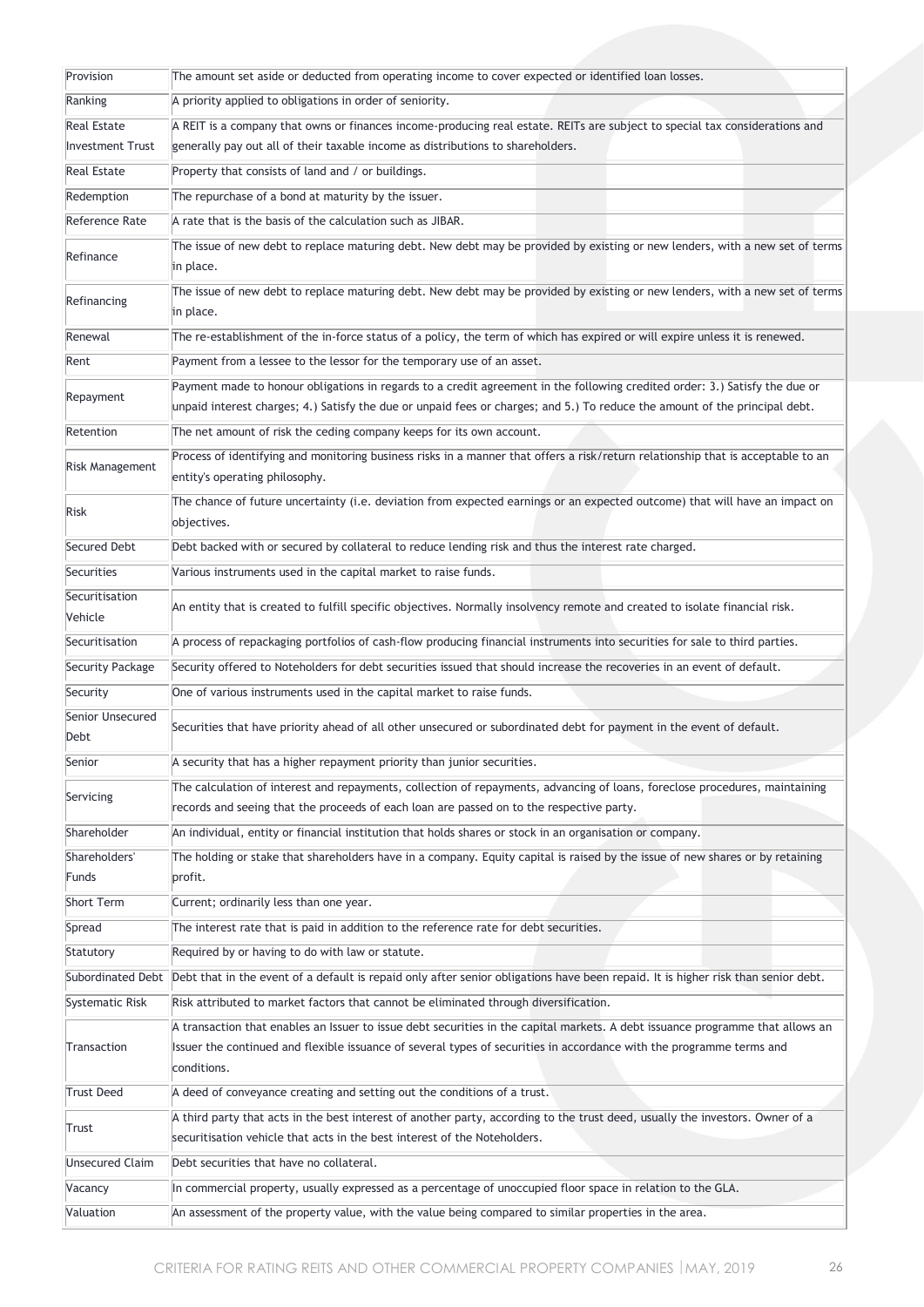| Weighted Average | An average resulting from the multiplication of each component by a factor reflecting its importance or, relative size to a pool |
|------------------|----------------------------------------------------------------------------------------------------------------------------------|
|                  | of assets or liabilities.                                                                                                        |
| Weighted         | The weight that a single obligation has in relation to the aggregated pool of obligations. For example, a single mortgage        |
|                  | principal balance divided by the aggregated mortgage pool principal balance.                                                     |